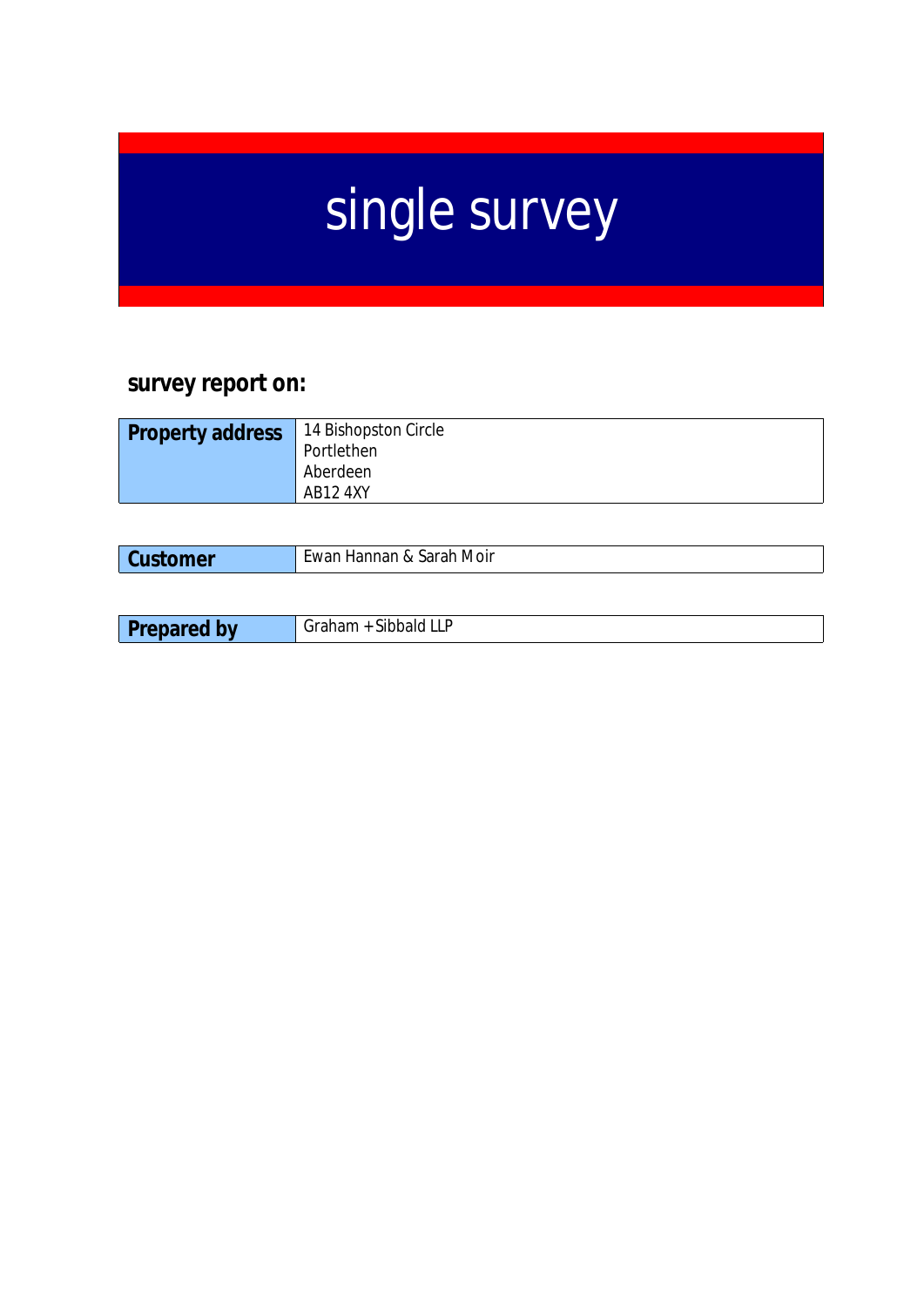# 1. Information and scope of inspection

This section tells you about the type, accommodation, neighbourhood, age and construction of the property. It also tells you about the extent of the inspection and highlights anything that the surveyor could not inspect.

All references to visual inspection refer to an inspection from within the property without moving any obstructions and externally from ground level within the site and adjoining public areas. Any referencesto left or right in a description of the exterior of the property refer to the view of someone standing facing that part of the property from the outside.

The inspection is carried out without causing damage to the building or its contents and without endangering the occupiers or the surveyor. Heavy furniture, stored items and insulation are not moved. Unless identified in the report the surveyor will assume that no harmful or hazardous materials or techniques have been used in the construction. The presence or possible consequences of any site contamination will not be researched.

Services such as TV/cable connection, internet connection, swimming pools and other leisure facilities etc. will not be inspected or reported on.

| <b>Description</b> | Two storey semi detached house originally constructed by Persimmon |
|--------------------|--------------------------------------------------------------------|
|                    | Homes.                                                             |

| Accommodation | GROUND FLOOR: Entrance Hall; Toilet; Living Room; Kitchen.                                                    |
|---------------|---------------------------------------------------------------------------------------------------------------|
|               | FIRST FLOOR: Landing/Hallway; Bedroom One with en suite Shower<br>Room; Bedroom Two; Bedroom Three; Bathroom. |

| Gross internal floor area $(m2)$ | 75 or thereby |
|----------------------------------|---------------|
|                                  |               |

| <b>Neighbourhood and location</b> | The property is located to the south of Aberdeen in the commuting       |
|-----------------------------------|-------------------------------------------------------------------------|
|                                   | town of Portlethen and forms part of an established private residential |
|                                   | development of similar style houses. A good range of facilities and     |
|                                   | amenities can be found within reasonable distance.                      |
|                                   |                                                                         |

| Age (year built)<br>Circ 2 |
|----------------------------|
|----------------------------|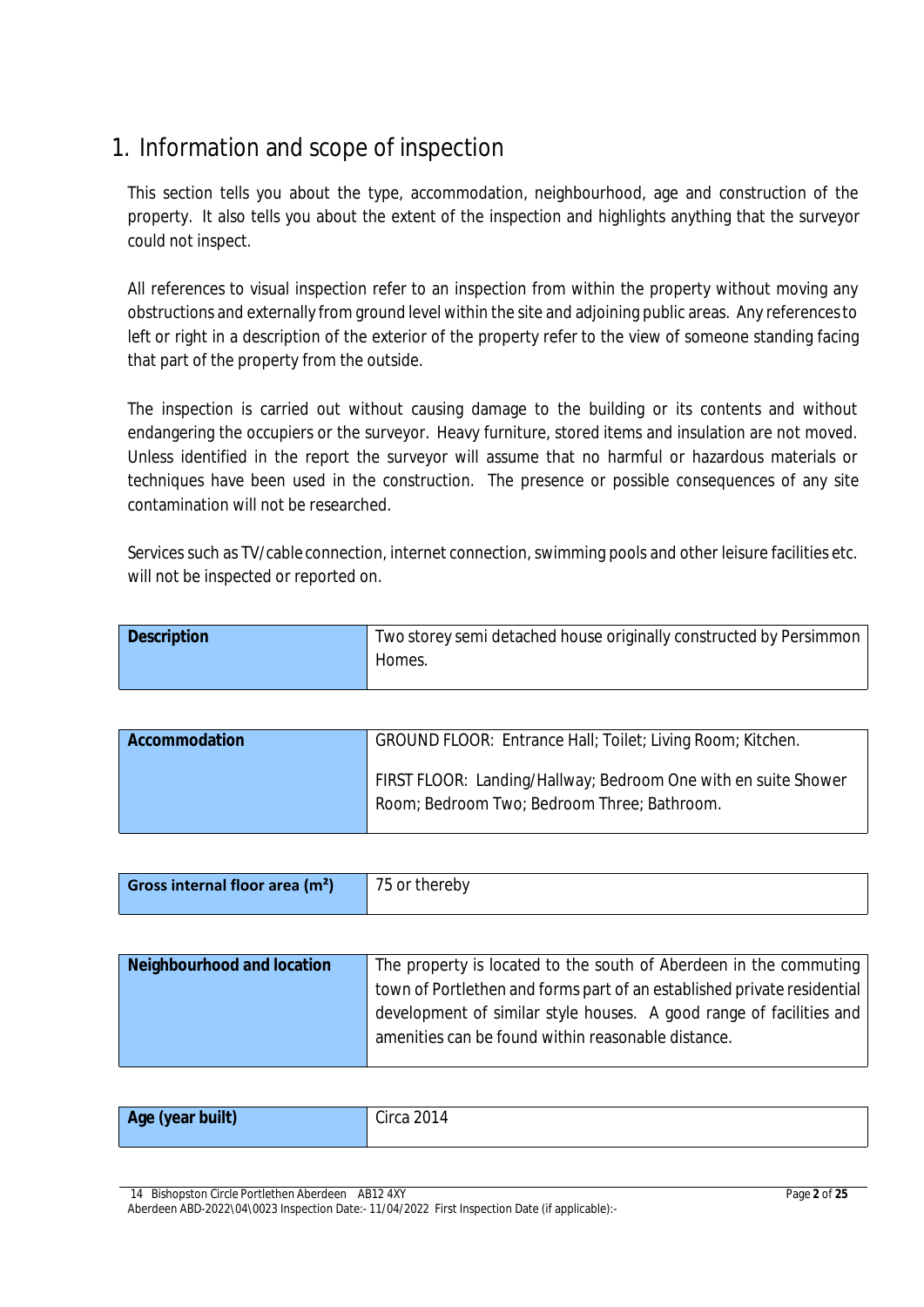| <b>Weather</b><br>Clear and dry following a mixed spell. |  |  |  |
|----------------------------------------------------------|--|--|--|
|----------------------------------------------------------|--|--|--|

| <b>Chimney stacks</b> | None |
|-----------------------|------|
|                       |      |

| Roofing including roof space | Roof - pitched and clad in concrete interlocking tiles with concrete tiled<br>ridge and pvc verge capping. There is a lead flashing at the rear single<br>storey projection.                                                                                                                                                    |
|------------------------------|---------------------------------------------------------------------------------------------------------------------------------------------------------------------------------------------------------------------------------------------------------------------------------------------------------------------------------|
|                              | Roof space - access hatch in the first floor hall ceiling with aluminium<br>loft ladder. The roof is framed in prefabricated timber trusses<br>overlaid with pvc mat sarking and timber battens. Glass wool quilt<br>insulation is laid between and over ceiling joists.                                                        |
|                              | Inspection of the roof void was restricted by insulation and stored<br>items.                                                                                                                                                                                                                                                   |
|                              | Sloping roofs were visually inspected with the aid of binoculars where<br>appropriate.                                                                                                                                                                                                                                          |
|                              | Roof spaces were visually inspected and were entered where there<br>was safe and reasonable access, normally defined as being from a 3m<br>ladder within the property. If this is not possible, then physical access<br>to the roof space may be taken by other means if the Surveyor deems<br>it safe and reasonable to do so. |

| <b>Rainwater fittings</b> | Pvc gutters and downpipes discharging into the drainage system.  |
|---------------------------|------------------------------------------------------------------|
|                           | Visually inspected with the aid of binoculars where appropriate. |

| <b>Main walls</b> | Main external walls are of modern load bearing timber frame cavity |
|-------------------|--------------------------------------------------------------------|
|                   | construction with timber frame inner leaf and outer leaf of part   |
|                   | pointed facing brick and part roughcast concrete blockwork.        |
|                   | Visually inspected with the aid of binoculars where appropriate.   |
|                   | Foundations and concealed parts were not exposed or inspected.     |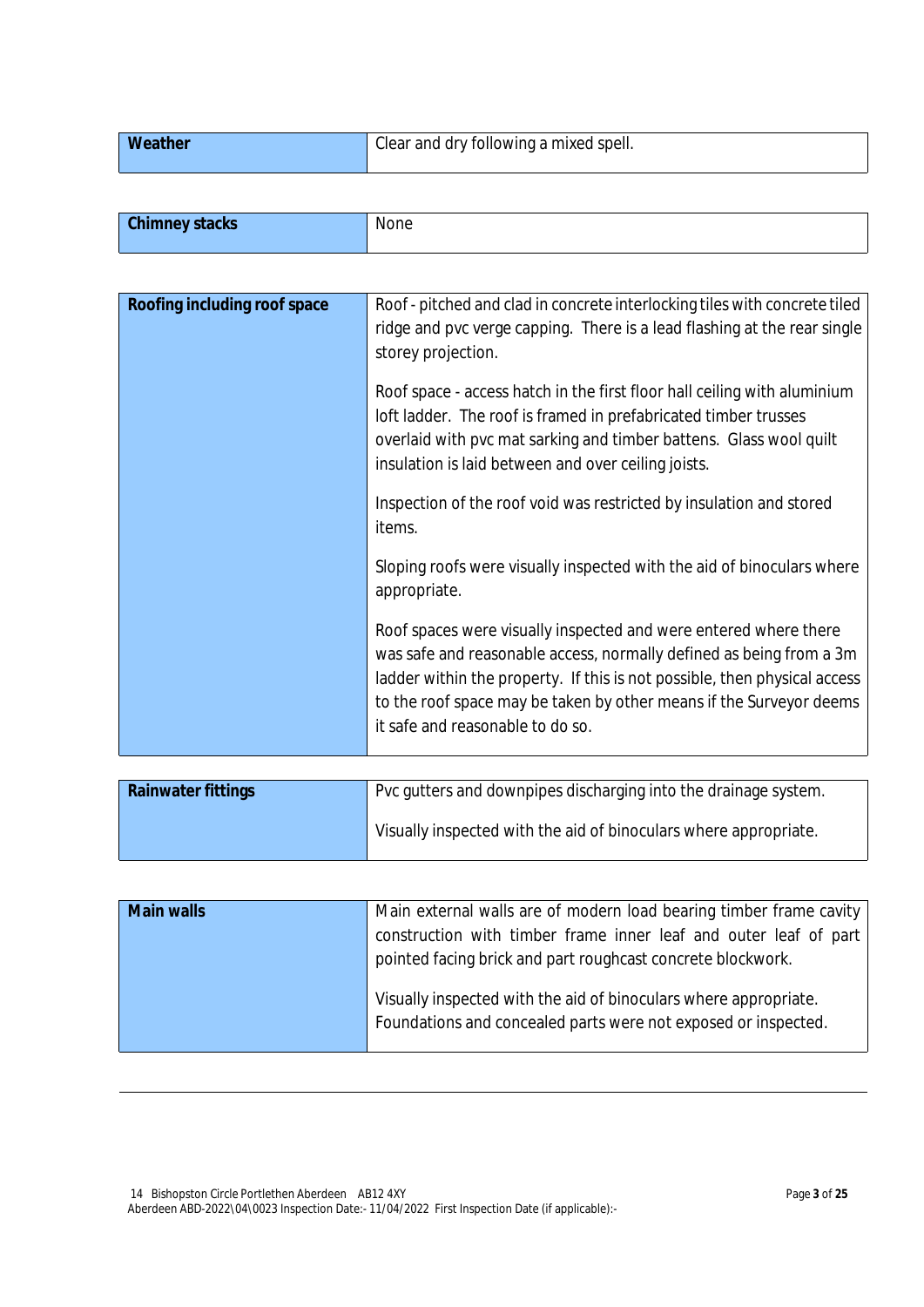| Windows, external doors and | Windows - upvc double glazed casement type. Front and rear entrance |
|-----------------------------|---------------------------------------------------------------------|
| joinery                     | doors - timber framed and faced in pressed sheet metal with double  |
|                             | glazed inserts. Roof fascias and soffits - upvc.                    |
|                             | Internal and external doors were opened and closed where keys were  |
|                             | available.                                                          |
|                             | Random windows were opened and closed where possible.               |
|                             |                                                                     |
|                             | Doors and windows were not forced open.                             |

| <b>External decorations</b> | Painted finishes to front and rear doors. |
|-----------------------------|-------------------------------------------|
|                             | Visually inspected.                       |

| Conservatories / porches | Glass reinforced canopy over the front entrance door. |
|--------------------------|-------------------------------------------------------|
|                          | Visually inspected.                                   |

| <b>Communal areas</b> | None |
|-----------------------|------|
|                       |      |

| <b>Garages and permanent</b> | Single car integral garage with metal up and over front vehicular |
|------------------------------|-------------------------------------------------------------------|
| outbuildings                 | entrance door.                                                    |
|                              | Visually inspected.                                               |

| <b>Outside areas and boundaries</b> | The property occupies a rectangular shape site with garden grounds to |
|-------------------------------------|-----------------------------------------------------------------------|
|                                     | the front and rear which is laid in grass with slabbed path and patio |
|                                     | and timber deck. Off street parking is provided on a block paved      |
|                                     | driveway. Boundaries are formed in timber fencing.                    |
|                                     | Visually inspected.                                                   |

| <b>Ceilings</b> | Plasterboard on timber framing.      |
|-----------------|--------------------------------------|
|                 | Visually inspected from floor level. |

<sup>14</sup> Bishopston Circle Portlethen Aberdeen AB12 4XY Aberdeen ABD-2022\04\0023 Inspection Date:- 11/04/2022 First Inspection Date (if applicable):-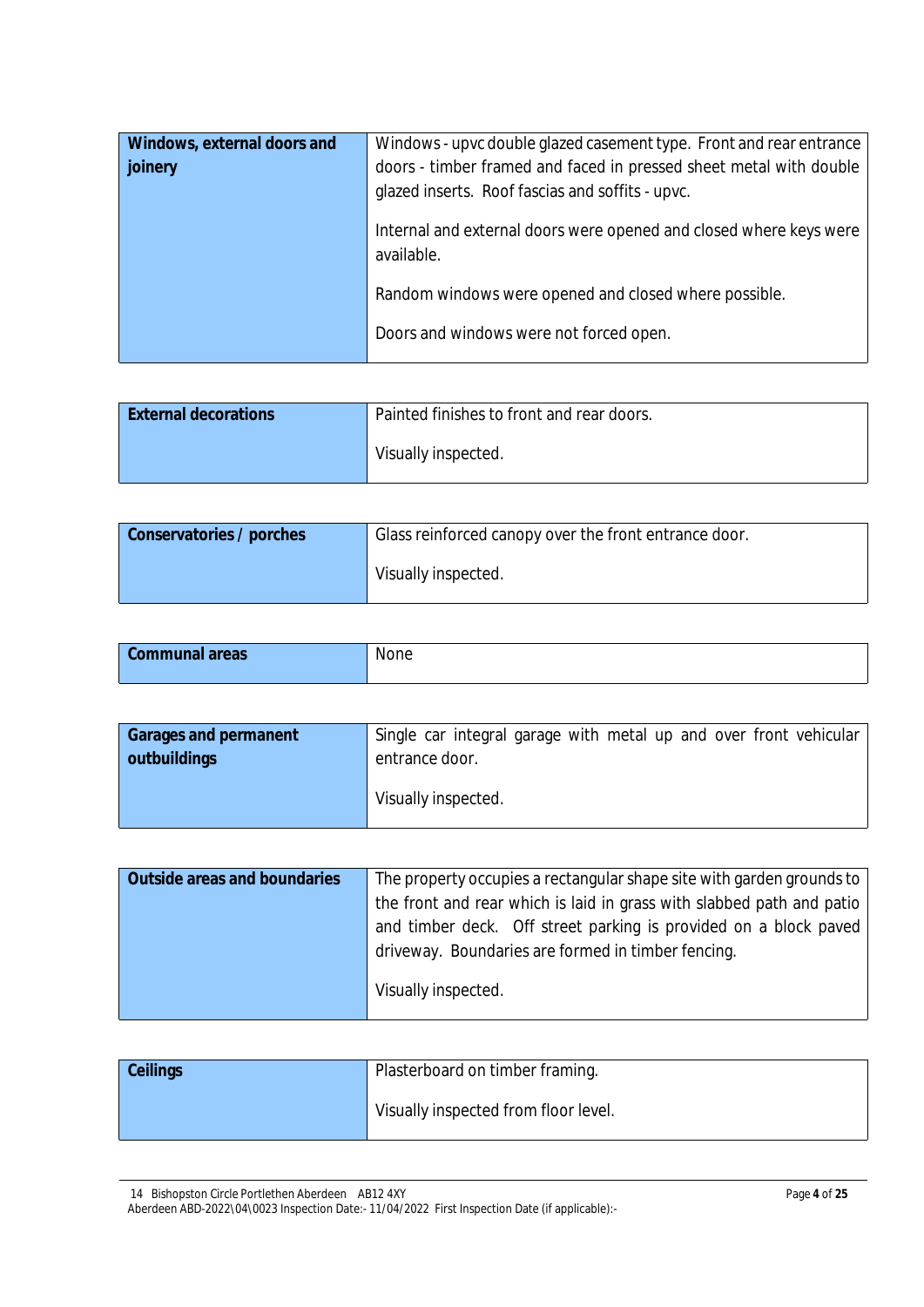| <b>Internal walls</b> | Plasterboard on timber framing and timber stud partitions.                                       |
|-----------------------|--------------------------------------------------------------------------------------------------|
|                       | Visually inspected from floor level.                                                             |
|                       | Using a moisture meter, walls were randomly tested for dampness<br>where considered appropriate. |

| <b>Floors including sub floors</b> | Floors - solid concrete, no sub floor areas to inspect. First floor -<br>suspended timber construction with timber joists overlaid with<br>chipboard sheeting. |
|------------------------------------|----------------------------------------------------------------------------------------------------------------------------------------------------------------|
|                                    | Surfaces of exposed floors were visually inspected. No carpets or<br>floor coverings were lifted.                                                              |

| Internal joinery and kitchen | Internal joinery - pressed panel effect and glazed timber doors set in  |
|------------------------------|-------------------------------------------------------------------------|
| fittings                     | timber frames with associated timber architraves and skirtings. Timber  |
|                              | staircase and balustrade. Range of storage accommodation at ground      |
|                              | and first floor levels. Kitchen fittings - base and wall mounted fitted |
|                              | units with laminate worktop.                                            |
|                              | Built-in cupboards were looked into but no stored items were moved.     |
|                              | Kitchen units were visually inspected excluding appliances.             |
|                              |                                                                         |

| <b>Chimney breasts and fireplaces</b> | None |
|---------------------------------------|------|
|                                       |      |

| <b>Internal decorations</b> | Internal decorations are of paint finish throughout. There are areas of |
|-----------------------------|-------------------------------------------------------------------------|
|                             | wall tiling in the bathroom and shower room.                            |
|                             | Visually inspected.                                                     |

|  | <b>Cellars</b> | None |
|--|----------------|------|
|--|----------------|------|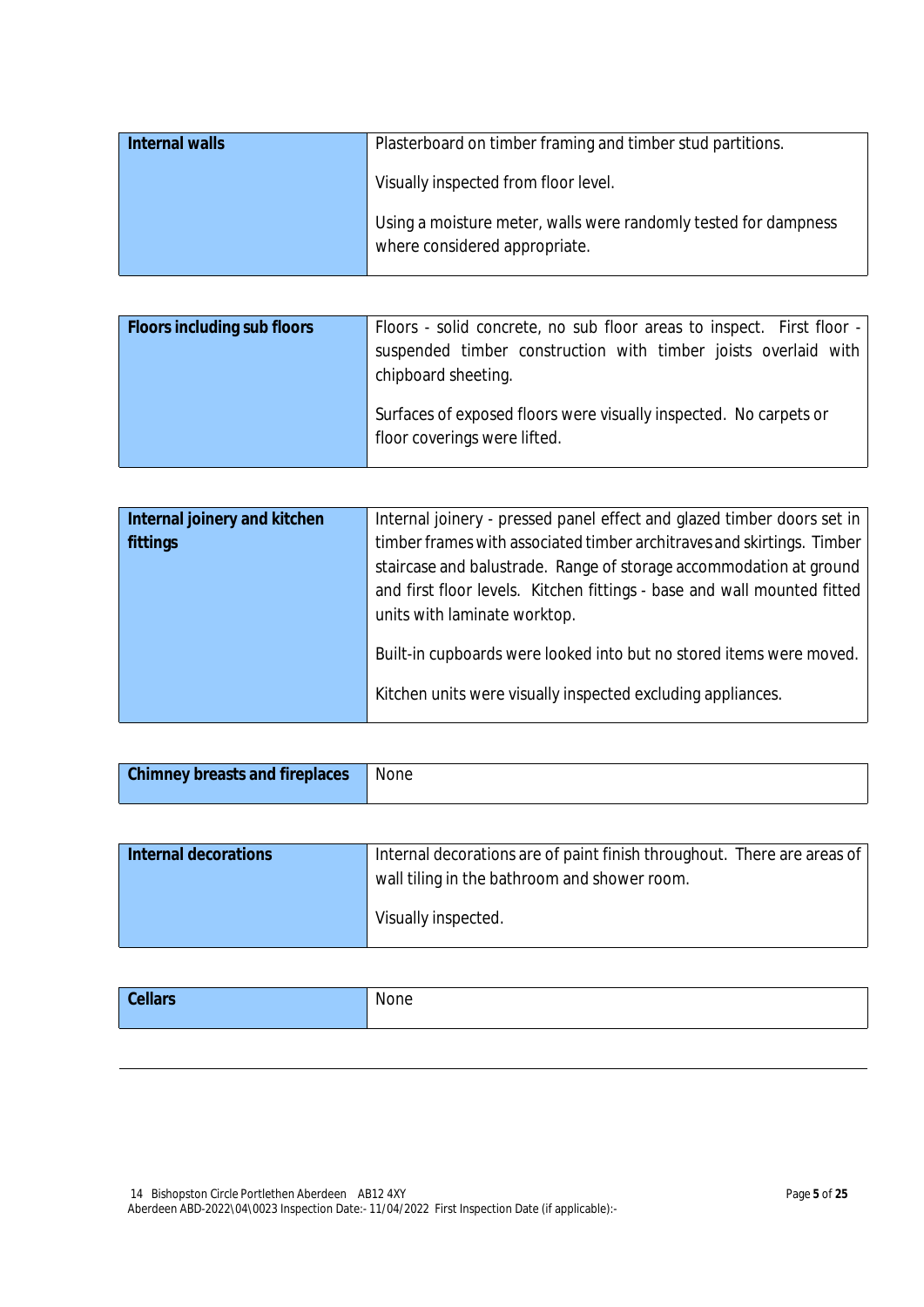| <b>Electricity</b> | Mains supply with main consumer unit and meter located in the           |
|--------------------|-------------------------------------------------------------------------|
|                    | garage. Wiring is of pvc coated cabling to 13 amp sockets and switches. |
|                    | Accessible parts of the wiring were visually inspected without          |
|                    | removing fittings. No tests whatsoever were carried out to the          |
|                    | system or appliances. Visual inspection does not assess any services    |
|                    | to make sure they work properly and efficiently and meet modern         |
|                    | standards. If any services are turned off, the surveyor will state that |
|                    | in the report and will not turn them on.                                |
|                    |                                                                         |

| Gas | Mains gas supply with meter located in external housing.                |
|-----|-------------------------------------------------------------------------|
|     |                                                                         |
|     |                                                                         |
|     | Accessible parts of the system were visually inspected without          |
|     |                                                                         |
|     | removing fittings. No tests whatsoever were carried out to the          |
|     |                                                                         |
|     | system or appliances. Visual inspection does not assess any services    |
|     | to make sure they work properly and efficiently and meet modern         |
|     |                                                                         |
|     | standards. If any services are turned off, the surveyor will state that |
|     |                                                                         |
|     | in the report and will not turn them on.                                |
|     |                                                                         |
|     |                                                                         |

| Water, plumbing, bathroom | Water supply - mains supply. Plumbing and fittings are of pvc and                                                                                                                                                                                                                                                                                                                                  |
|---------------------------|----------------------------------------------------------------------------------------------------------------------------------------------------------------------------------------------------------------------------------------------------------------------------------------------------------------------------------------------------------------------------------------------------|
| fittings                  | copper piping. Kitchen fittings - stainless steel sink and plumbing for<br>washing machine and dishwasher. Toilet fittings - white two piece<br>suite. Bathroom fittings - white three piece suite with electric shower<br>over the bath. En suite shower room fittings - white two piece suite<br>plus shower compartment with mixer shower fitting.                                              |
|                           | Accessible parts of the system were visually inspected without<br>removing fittings. No tests whatsoever were carried out to the<br>system or appliances. Visual inspection does not assess any services<br>to make sure they work properly and efficiently and meet modern<br>standards. If any services are turned off, the surveyor will state that<br>in the report and will not turn them on. |
|                           | It should be appreciated that concealed areas beneath and around<br>baths and shower trays could not be inspected. Water spillage in<br>these areas can result in dampness/decay and no comment can be<br>made on inaccessible areas. Waterproof seals in sanitary areas should<br>be checked and maintained on a regular basis.                                                                   |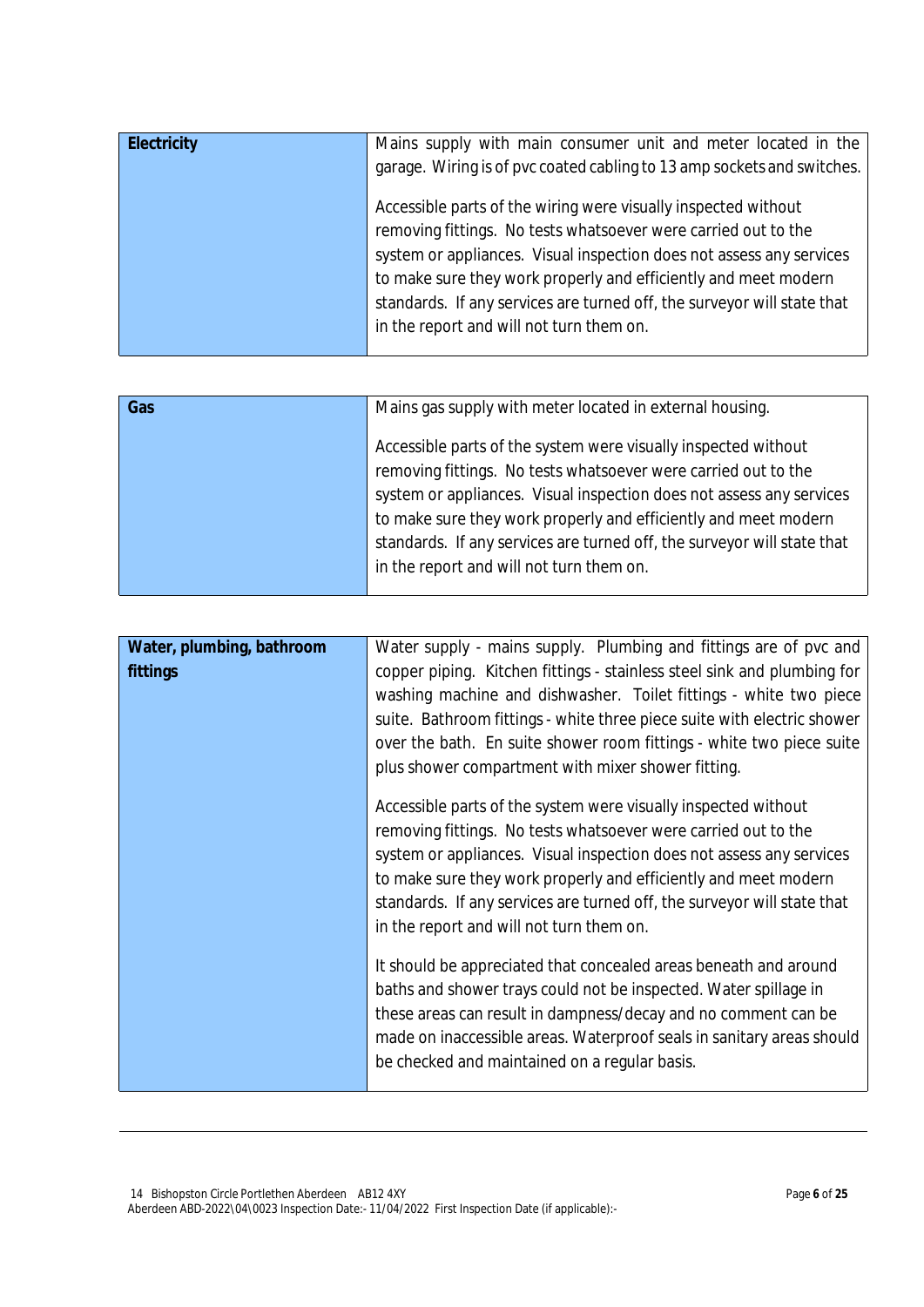| <b>Heating and hot water</b> | Central heating - gas fired wall mounted Ideal Logic condensing combi<br>boiler located in the garage serving steel panel hot water radiators and<br>towel rail. Hot water - the central heating boiler provides hot water on<br>demand. |
|------------------------------|------------------------------------------------------------------------------------------------------------------------------------------------------------------------------------------------------------------------------------------|
|                              | Accessible parts of the system were visually inspected apart from<br>communal systems, which were not inspected. No tests whatsoever<br>were carried out to the system or appliances.                                                    |

| Drainage discharges into the main sewer.<br><b>Drainage</b> |                                                  |
|-------------------------------------------------------------|--------------------------------------------------|
|                                                             | Drainage covers etc were not lifted.             |
|                                                             | Neither drains nor drainage systems were tested. |

| Fire, smoke and burglar alarms | Smoke alarms installed.                                              |
|--------------------------------|----------------------------------------------------------------------|
|                                |                                                                      |
|                                | Visually inspected.                                                  |
|                                |                                                                      |
|                                |                                                                      |
|                                | No tests whatsoever were carried out to the system or appliances.    |
|                                |                                                                      |
|                                |                                                                      |
|                                | From February 2022, new smoke alarm standards are being              |
|                                | introduced in Scotland and it is likely that some properties may     |
|                                |                                                                      |
|                                | require additional works to meet these standards. In instances where |
|                                | alarms are in place, no tests whatsoever have been carried out and   |
|                                |                                                                      |
|                                | we cannot confirm if the system complies with the most recent        |
|                                | regulations. Any potential purchaser should satisfy themselves as to |
|                                |                                                                      |
|                                | whether the current system meets with regulations or otherwise.      |
|                                |                                                                      |
|                                | A security alarm is also fitted.                                     |
|                                |                                                                      |
|                                |                                                                      |

| <b>Additional limits to inspection</b> | The property was furnished, had fitted an fixed floor coverings<br>throughout and there were stored items in cupboards which restricted<br>the internal investigation.                                                                      |
|----------------------------------------|---------------------------------------------------------------------------------------------------------------------------------------------------------------------------------------------------------------------------------------------|
|                                        | No inspection for Japanese Knotweed was carried out and unless<br>otherwise stated for the purpose of this report, it is assumed that<br>there is no Japanese Knotweed within the boundaries of the property<br>or neighbouring properties. |
|                                        | Insulation has been laid over the roof joists and accordingly a head<br>and shoulders inspection of the roof space was possible only.                                                                                                       |

14 Bishopston Circle Portlethen Aberdeen AB12 4XY

Aberdeen ABD-2022\04\0023 Inspection Date:- 11/04/2022 First Inspection Date (if applicable):-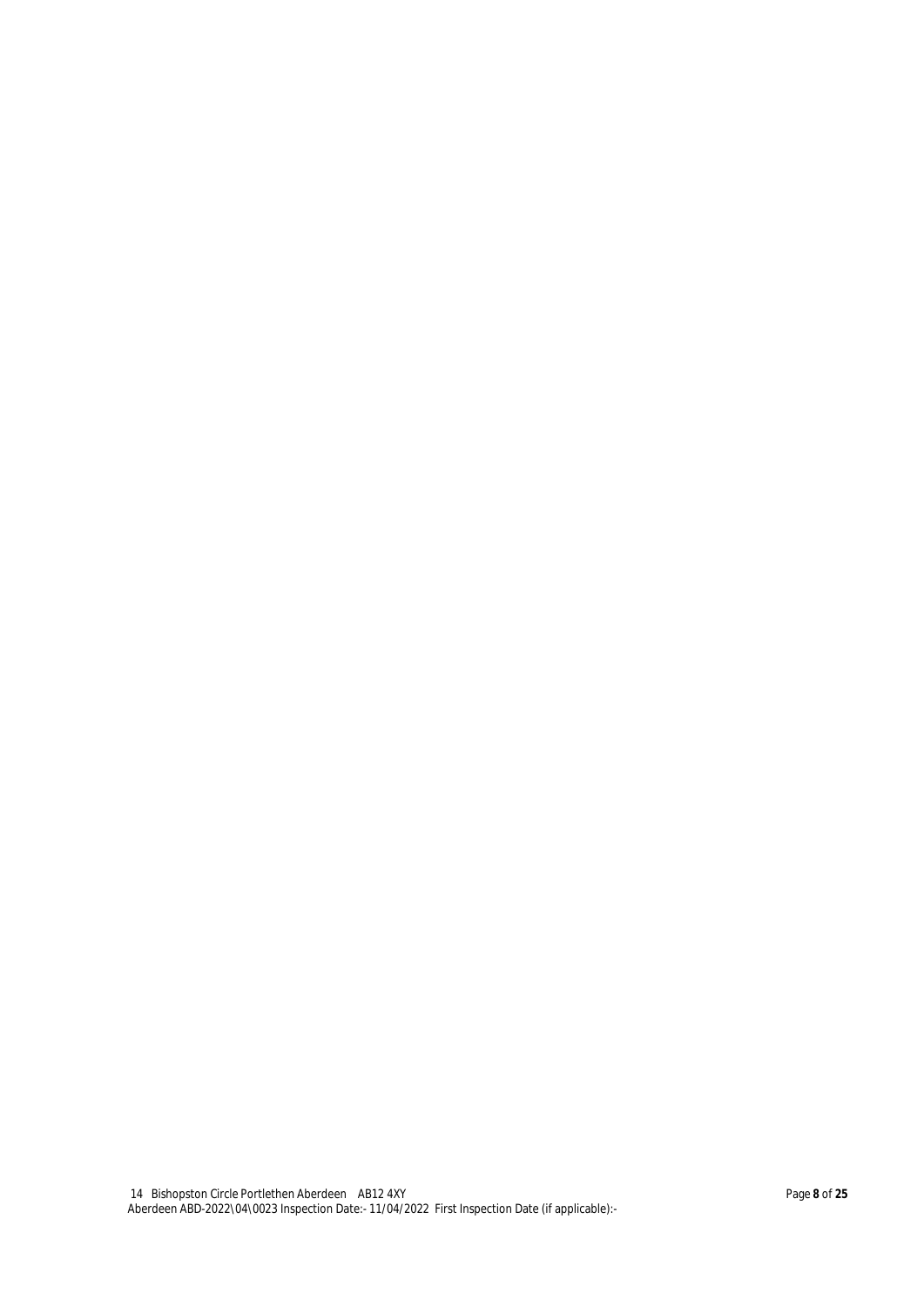

## **Sectional Diagram showing elements of a typical house**

**Reference may be made in this report to some or all of the above component parts of the property. This diagram may assist you in locating and understanding these items.**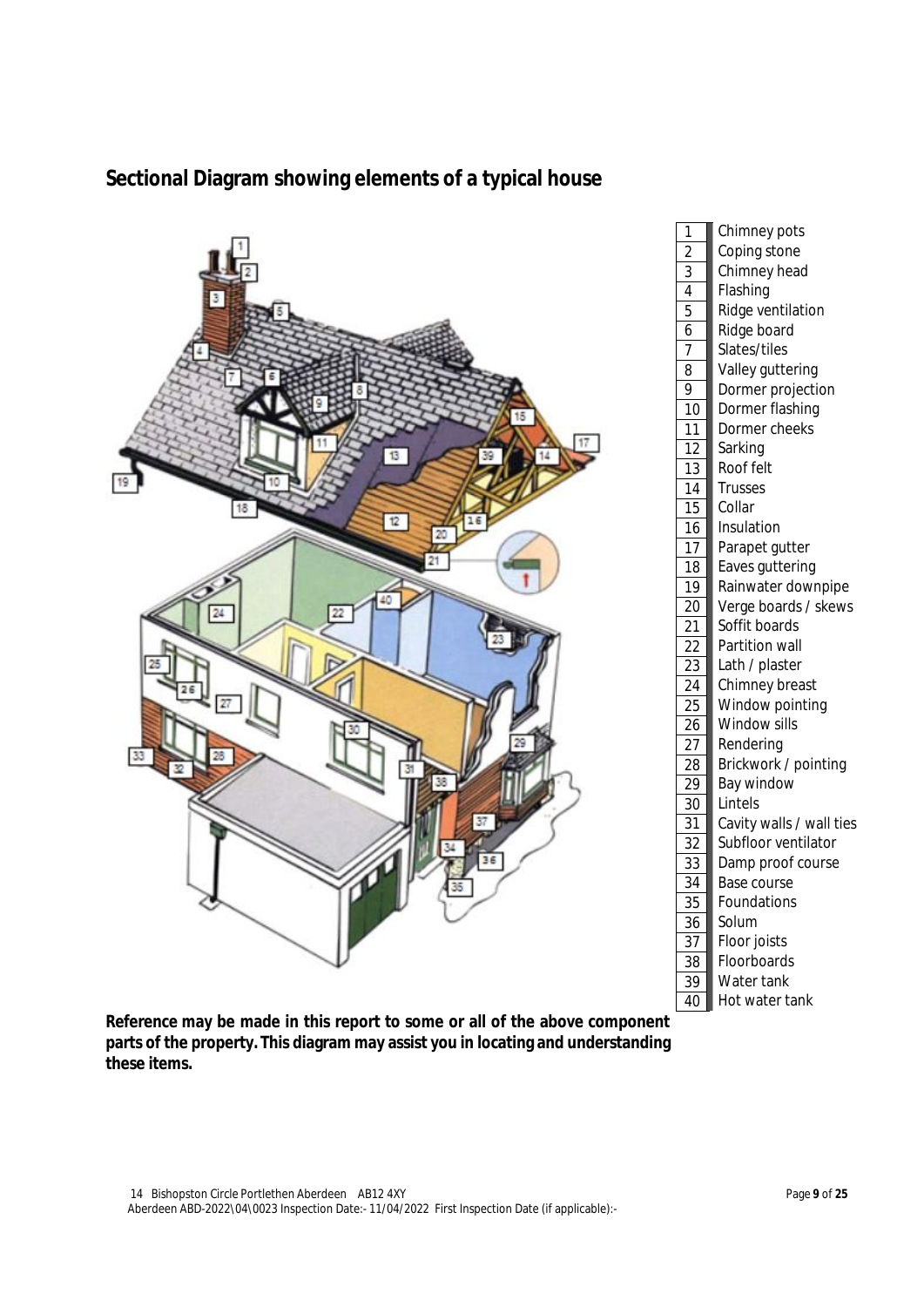# 2. Condition

This section identifies problems and tells you about the urgency of any repairs by using one of the following three categories:

| Category 3                                                                                                                                                                                                          | Category 2                                                                                                    | Category 1                                  |
|---------------------------------------------------------------------------------------------------------------------------------------------------------------------------------------------------------------------|---------------------------------------------------------------------------------------------------------------|---------------------------------------------|
| Urgent repairs or replacement are needed now. Failure to deal with  <br>them may cause problems to other parts of the property or cause<br>a safety hazard. Estimates for repairs or replacement are needed<br>now. | Repairs<br>replacement  <br>or<br>requiring future attention,<br>estimates<br>still<br>but<br>are<br>advised. | No immediate action or repair<br>is needed. |

|                 | <b>Structural movement</b>                                                                                                                                                                                                                                                                                  |  |
|-----------------|-------------------------------------------------------------------------------------------------------------------------------------------------------------------------------------------------------------------------------------------------------------------------------------------------------------|--|
| Repair category | 1                                                                                                                                                                                                                                                                                                           |  |
| <b>Notes</b>    | At the time of our inspection there was no evidence of significant structural<br>movement noted to affect the property within the limits of our inspection.                                                                                                                                                 |  |
|                 | Dampness, rot and infestation                                                                                                                                                                                                                                                                               |  |
| Repair category | 1                                                                                                                                                                                                                                                                                                           |  |
| <b>Notes</b>    | There was no evidence found of significant dampness, rot or infestation<br>within those areas of the property available for inspection.<br>Old damp staining was evident to the ceiling of the bathroom caused by past<br>leakage from the shower which has since been repaired and the area is now<br>dry. |  |
|                 | <b>Chimney stacks</b>                                                                                                                                                                                                                                                                                       |  |
| Repair category | n/a                                                                                                                                                                                                                                                                                                         |  |
| <b>Notes</b>    |                                                                                                                                                                                                                                                                                                             |  |
|                 | Roofing including roof space                                                                                                                                                                                                                                                                                |  |
| Repair category | 1                                                                                                                                                                                                                                                                                                           |  |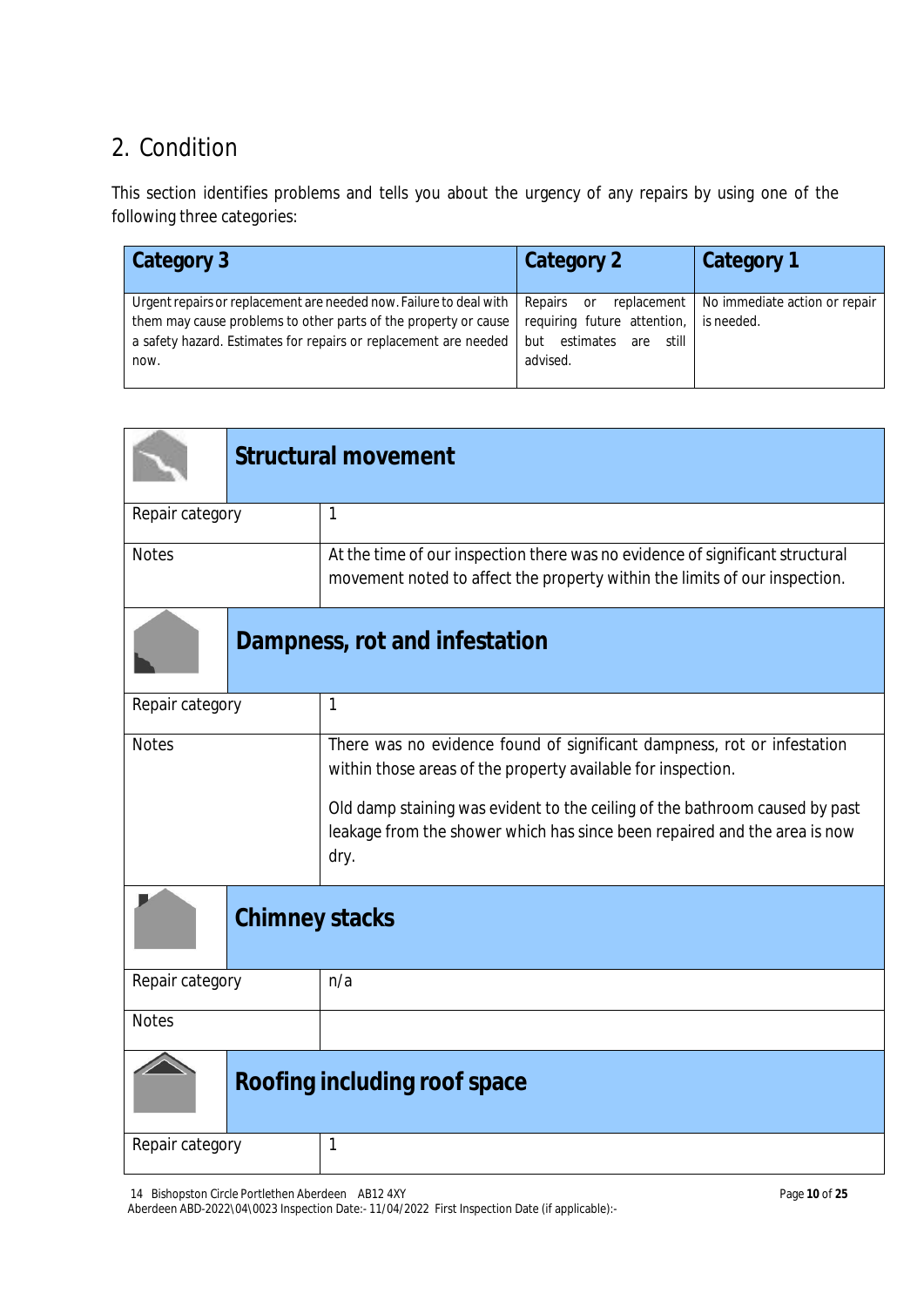| <b>Notes</b>                        |                           | The external roof covering is showing signs of typical age related<br>weathering.                                                                                                                    |
|-------------------------------------|---------------------------|------------------------------------------------------------------------------------------------------------------------------------------------------------------------------------------------------|
| فرة                                 | <b>Rainwater fittings</b> |                                                                                                                                                                                                      |
| Repair category                     |                           | $\mathbf 1$                                                                                                                                                                                          |
| <b>Notes</b>                        |                           | At the time of our inspection there was no evidence of water staining on<br>wall surfaces which would indicate leakage. It should be noted that it was<br>not raining at the time of our inspection. |
|                                     | <b>Main walls</b>         |                                                                                                                                                                                                      |
| Repair category                     |                           | 1                                                                                                                                                                                                    |
| <b>Notes</b>                        |                           | The main outer walls of the property generally appeared in fair order<br>consistent with age.                                                                                                        |
| Windows, external doors and joinery |                           |                                                                                                                                                                                                      |
| Repair category                     |                           | 1                                                                                                                                                                                                    |
| <b>Notes</b>                        |                           | These generally appeared in fair condition consistent with age.                                                                                                                                      |
|                                     |                           | <b>External decorations</b>                                                                                                                                                                          |
| Repair category                     |                           | 1                                                                                                                                                                                                    |
| <b>Notes</b>                        |                           | The external decorations are generally in good order. Regular repainting<br>will be required if these areas are to be maintained in satisfactory condition.                                          |
|                                     |                           | Conservatories / porches                                                                                                                                                                             |
| Repair category                     |                           | 1                                                                                                                                                                                                    |
| <b>Notes</b>                        |                           | No reportable defects.                                                                                                                                                                               |
|                                     |                           | <b>Communal areas</b>                                                                                                                                                                                |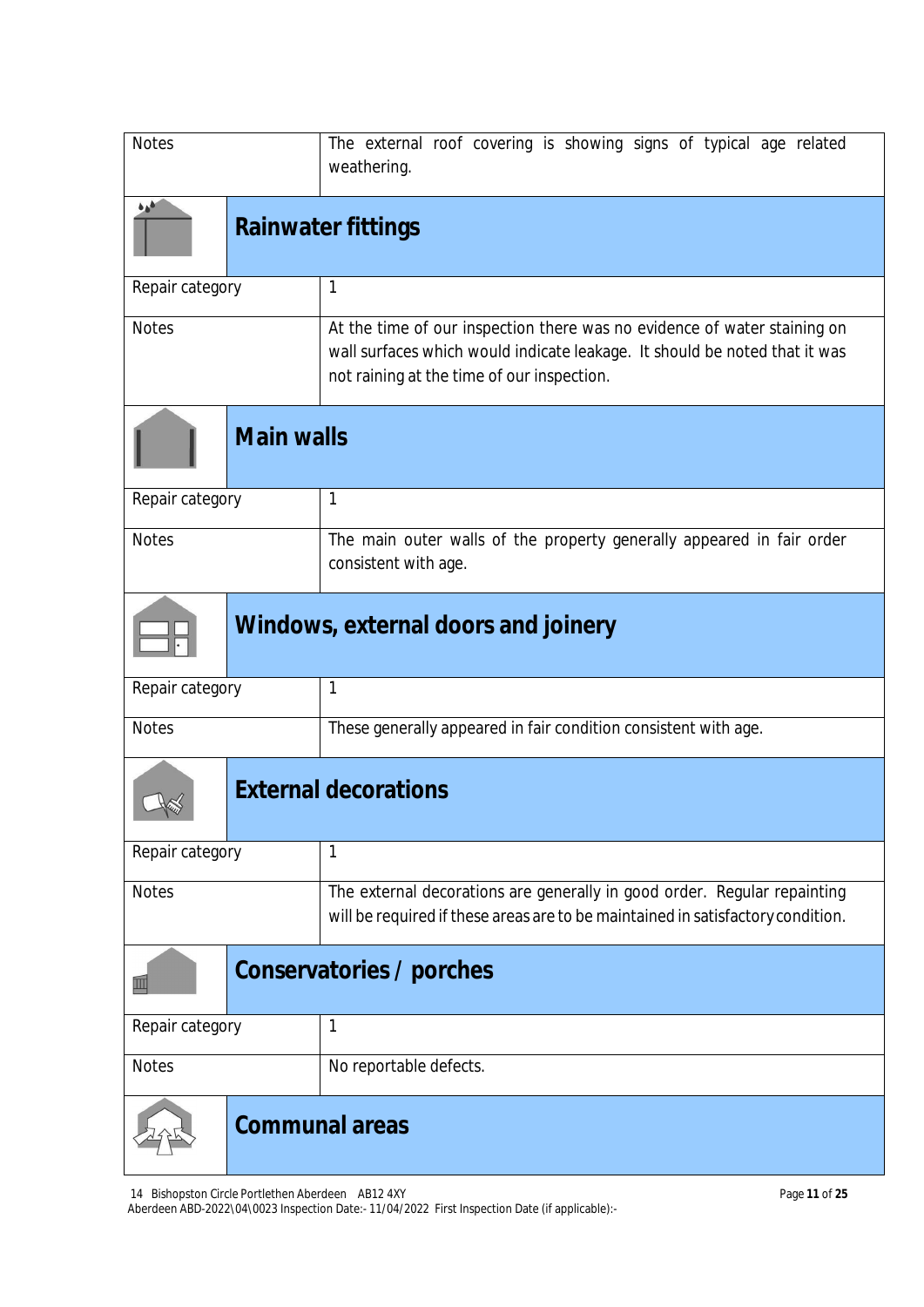| Repair category |                       | n/a                                                                                                                                                                                       |  |
|-----------------|-----------------------|-------------------------------------------------------------------------------------------------------------------------------------------------------------------------------------------|--|
| <b>Notes</b>    |                       |                                                                                                                                                                                           |  |
|                 |                       | <b>Garages and permanent outbuildings</b>                                                                                                                                                 |  |
| Repair category |                       | 1                                                                                                                                                                                         |  |
| <b>Notes</b>    |                       | The garage generally appears in good condition consistent with age and<br>usage.                                                                                                          |  |
| . mm            |                       | <b>Outside areas and boundaries</b>                                                                                                                                                       |  |
| Repair category |                       | $\mathbf{1}$                                                                                                                                                                              |  |
| <b>Notes</b>    |                       | External grounds are maintained in fair order. Typical age related<br>weathering has occurred to the timber deck.                                                                         |  |
|                 | <b>Ceilings</b>       |                                                                                                                                                                                           |  |
| Repair category |                       | $\mathbf 1$                                                                                                                                                                               |  |
| <b>Notes</b>    |                       | Good condition.                                                                                                                                                                           |  |
|                 | <b>Internal walls</b> |                                                                                                                                                                                           |  |
| Repair category |                       |                                                                                                                                                                                           |  |
| <b>Notes</b>    |                       | Generally in good condition with the odd blemish evident.                                                                                                                                 |  |
|                 |                       | <b>Floors including sub-floors</b>                                                                                                                                                        |  |
| Repair category |                       | 1                                                                                                                                                                                         |  |
| <b>Notes</b>    |                       | Staining was noted to the flooring in the shower room adjacent to the<br>shower caused by past leakage from a defective seal. This has now been<br>repaired and the area has dried fully. |  |
|                 |                       | Internal joinery and kitchen fittings                                                                                                                                                     |  |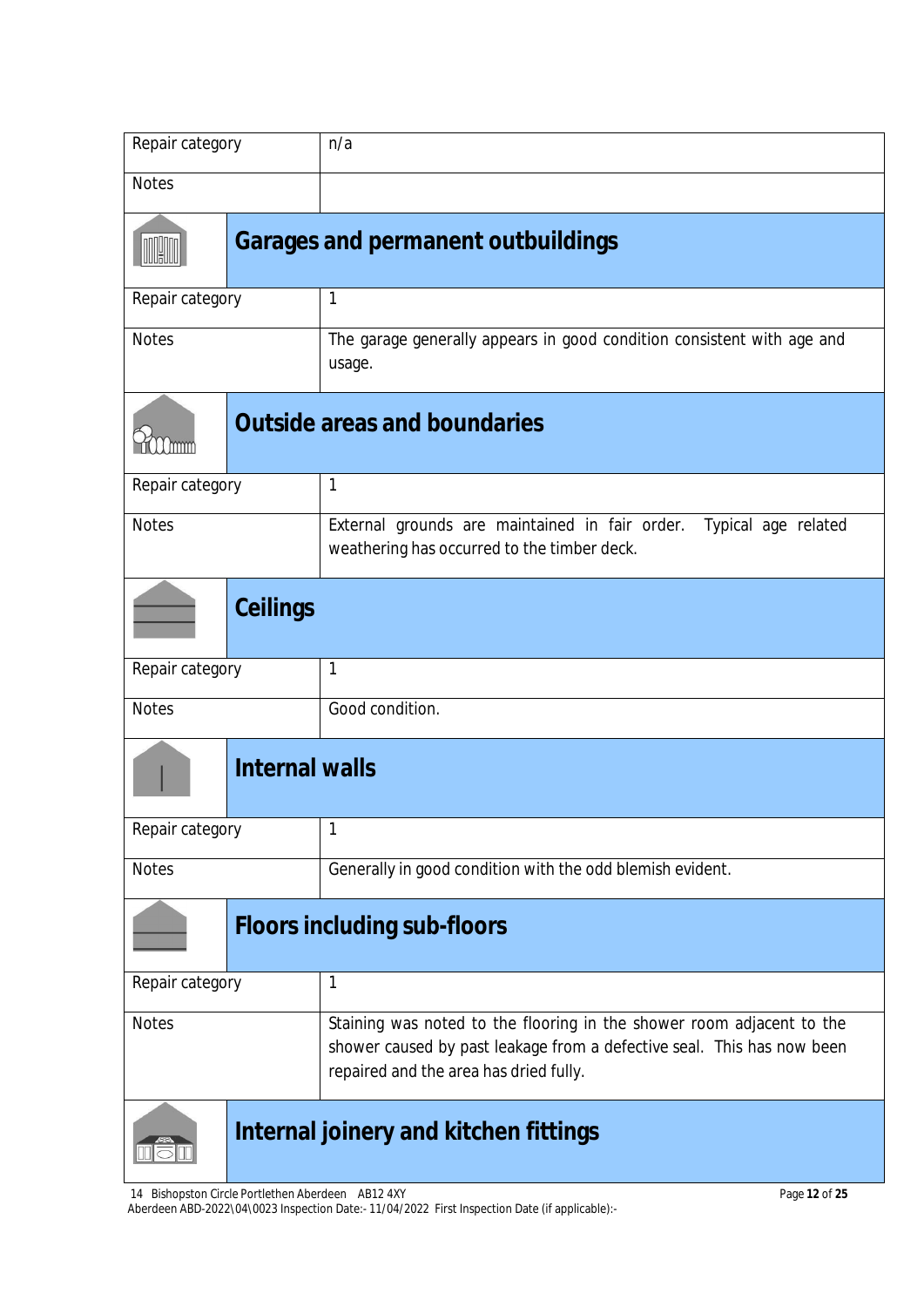| Repair category                    | $\mathbf{1}$                                                                                                                                                                                                                                                                                                                        |
|------------------------------------|-------------------------------------------------------------------------------------------------------------------------------------------------------------------------------------------------------------------------------------------------------------------------------------------------------------------------------------|
| <b>Notes</b>                       | The internal joinery is generally in keeping with the age and type of property<br>and appeared in good condition.                                                                                                                                                                                                                   |
|                                    | The kitchen units are of a modern type and appeared in good condition for<br>their age and purpose.                                                                                                                                                                                                                                 |
| لصا                                | <b>Chimney breasts and fireplaces</b>                                                                                                                                                                                                                                                                                               |
| Repair category                    | n/a                                                                                                                                                                                                                                                                                                                                 |
| <b>Notes</b>                       |                                                                                                                                                                                                                                                                                                                                     |
| $\overline{a}$                     | <b>Internal decorations</b>                                                                                                                                                                                                                                                                                                         |
| Repair category                    | $\mathbf{1}$                                                                                                                                                                                                                                                                                                                        |
| <b>Notes</b>                       | The property is generally in fresh decoration throughout.                                                                                                                                                                                                                                                                           |
| <b>Cellars</b>                     |                                                                                                                                                                                                                                                                                                                                     |
| Repair category                    | n/a                                                                                                                                                                                                                                                                                                                                 |
| <b>Notes</b>                       |                                                                                                                                                                                                                                                                                                                                     |
| <b>Electricity</b><br>$\mathbf{L}$ |                                                                                                                                                                                                                                                                                                                                     |
| Repair category                    | $\mathbf{1}$                                                                                                                                                                                                                                                                                                                        |
| <b>Notes</b>                       | Institution of Engineering and Technology recommends that<br>The<br>inspections and testing are undertaken at least every ten years and on a<br>change of occupancy. It should be appreciated that only the most recently<br>constructed or re-wired properties will have installations which fully comply<br>with IET regulations. |
| Gas                                |                                                                                                                                                                                                                                                                                                                                     |
| Repair category                    | 1                                                                                                                                                                                                                                                                                                                                   |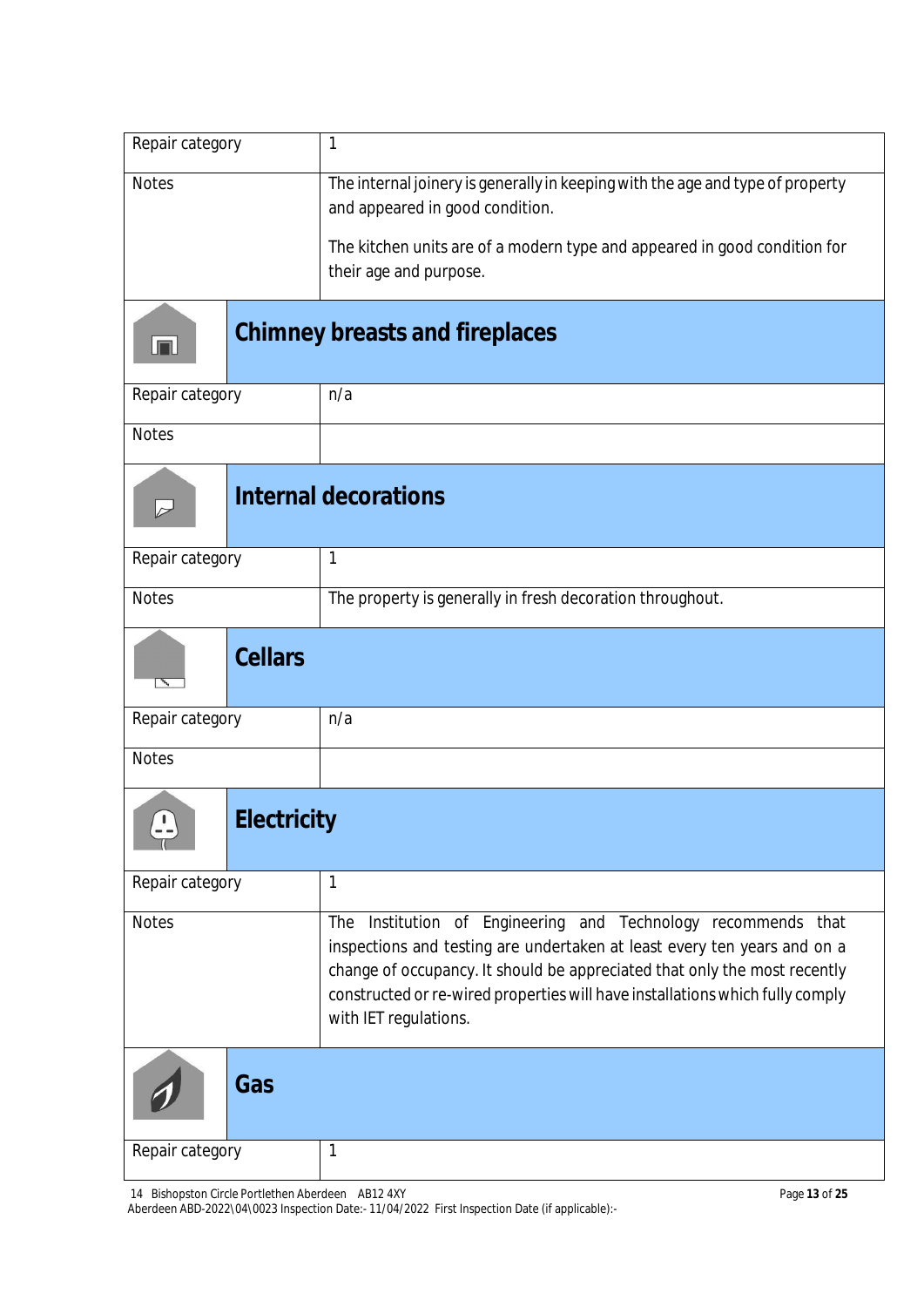| <b>Notes</b>    | In the interest of safety all gas appliances should be checked by a Gas Safe<br>Registered Engineer.                                                                                                                                                           |
|-----------------|----------------------------------------------------------------------------------------------------------------------------------------------------------------------------------------------------------------------------------------------------------------|
|                 | Water, plumbing and bathroom fittings                                                                                                                                                                                                                          |
| Repair category | $\mathbf{1}$                                                                                                                                                                                                                                                   |
| <b>Notes</b>    | The plumbing and fittings appear of copper/pvc piping where seen and<br>appeared in serviceable condition but were not tested.                                                                                                                                 |
|                 | The sanitary fittings are of modern style and type. The seal around the shower<br>should be checked regularly to ensure it remains watertight.                                                                                                                 |
|                 | <b>Heating and hot water</b>                                                                                                                                                                                                                                   |
| Repair category | $\mathbf{1}$                                                                                                                                                                                                                                                   |
| <b>Notes</b>    | There is a gas fired central heating system and gas fittings and these should<br>all be checked and serviced in the normal manner. In the interests of safety<br>it would be prudent to have all gas appliances checked by a Gas Safe<br>registered tradesman. |
| <b>Drainage</b> |                                                                                                                                                                                                                                                                |
| Repair category | $\mathbf{1}$                                                                                                                                                                                                                                                   |
| <b>Notes</b>    | The property is connected to a main sewer. There was no surface evidence<br>to suggest the system is choked or leaking.                                                                                                                                        |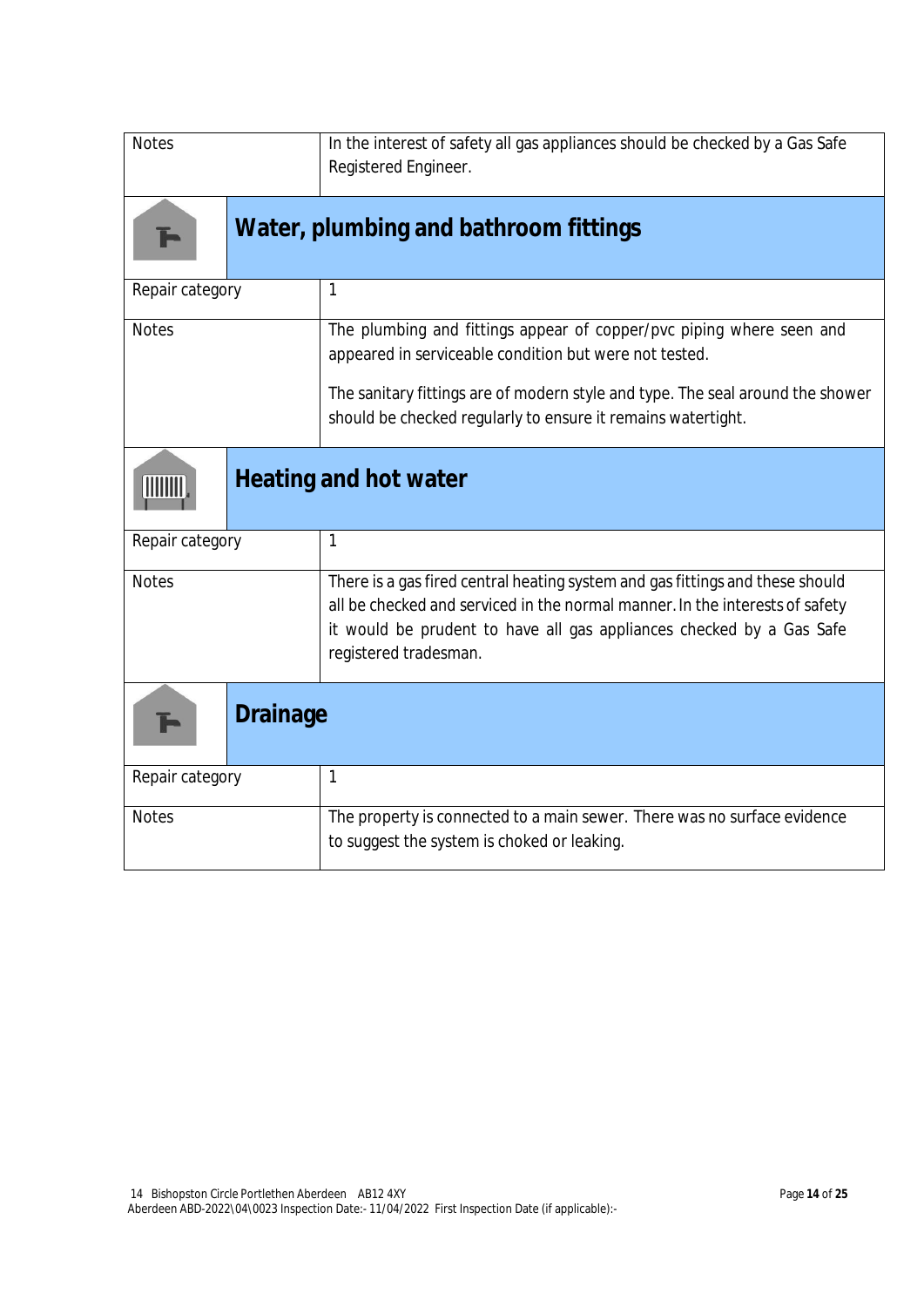Set out below is a summary of the condition of the property which is provided for reference only. You should refer to the previous comments for detailed information.

| Structural movement                   | 1            | <b>Category 3</b>                                                     |  |
|---------------------------------------|--------------|-----------------------------------------------------------------------|--|
| Dampness, rot and infestation         | 1            | Urgent<br>repairs<br><b>Or</b>                                        |  |
| Chimney stacks                        | n/a          | replacement are needed now<br>Failure to deal with them may           |  |
| Roofing including roof space          | $\mathbf{1}$ | cause problems to other parts<br>of the property or cause a           |  |
| Rainwater fittings                    | $\mathbf{1}$ | safety hazard. Estimates for                                          |  |
| Main walls                            | $\mathbf{1}$ | repairs or replacement are<br>needed now.                             |  |
| Windows, external doors and joinery   | $\mathbf{1}$ |                                                                       |  |
| <b>External decorations</b>           | 1            |                                                                       |  |
| Conservatories / porches              | 1            | <b>Category 2</b>                                                     |  |
| Communal areas                        | n/a          | Repairs or replacement                                                |  |
| Garages and permanent outbuildings    | 1            | requiring<br>future<br>attention, but estimates<br>are still advised. |  |
| Outside areas and boundaries          | 1            |                                                                       |  |
| Ceilings                              | 1            |                                                                       |  |
| Internal walls                        | 1            | <b>Category 1</b>                                                     |  |
| Floors including sub-floors           | 1            | No immediate action or                                                |  |
| Internal joinery and kitchen fittings | $\mathbf{1}$ | repair is needed.                                                     |  |
| Chimney breasts and fireplaces        | n/a          |                                                                       |  |
| Internal decorations                  | $\mathbf{1}$ |                                                                       |  |
| Cellars                               | n/a          |                                                                       |  |
| Electricity                           | $\mathbf{1}$ |                                                                       |  |
| Gas                                   | $\mathbf{1}$ |                                                                       |  |
| Water, plumbing and bathroom fittings | 1            |                                                                       |  |
| Heating and hot water                 | $\mathbf{1}$ |                                                                       |  |
| Drainage                              | 1            |                                                                       |  |

### **Category 2**

## **Category 1**

#### **Remember**

The cost of repairs may influence the amount someone is prepared to pay for the property. We recommend that relevant estimates and reports are obtained in your own name.

#### **Warning**

If left unattended, even for a relatively short period, Category 2 repairs can rapidly develop into more serious Category 3 repairs. The existence of Category 2 or Category 3 repairs may have an adverse effect on marketability,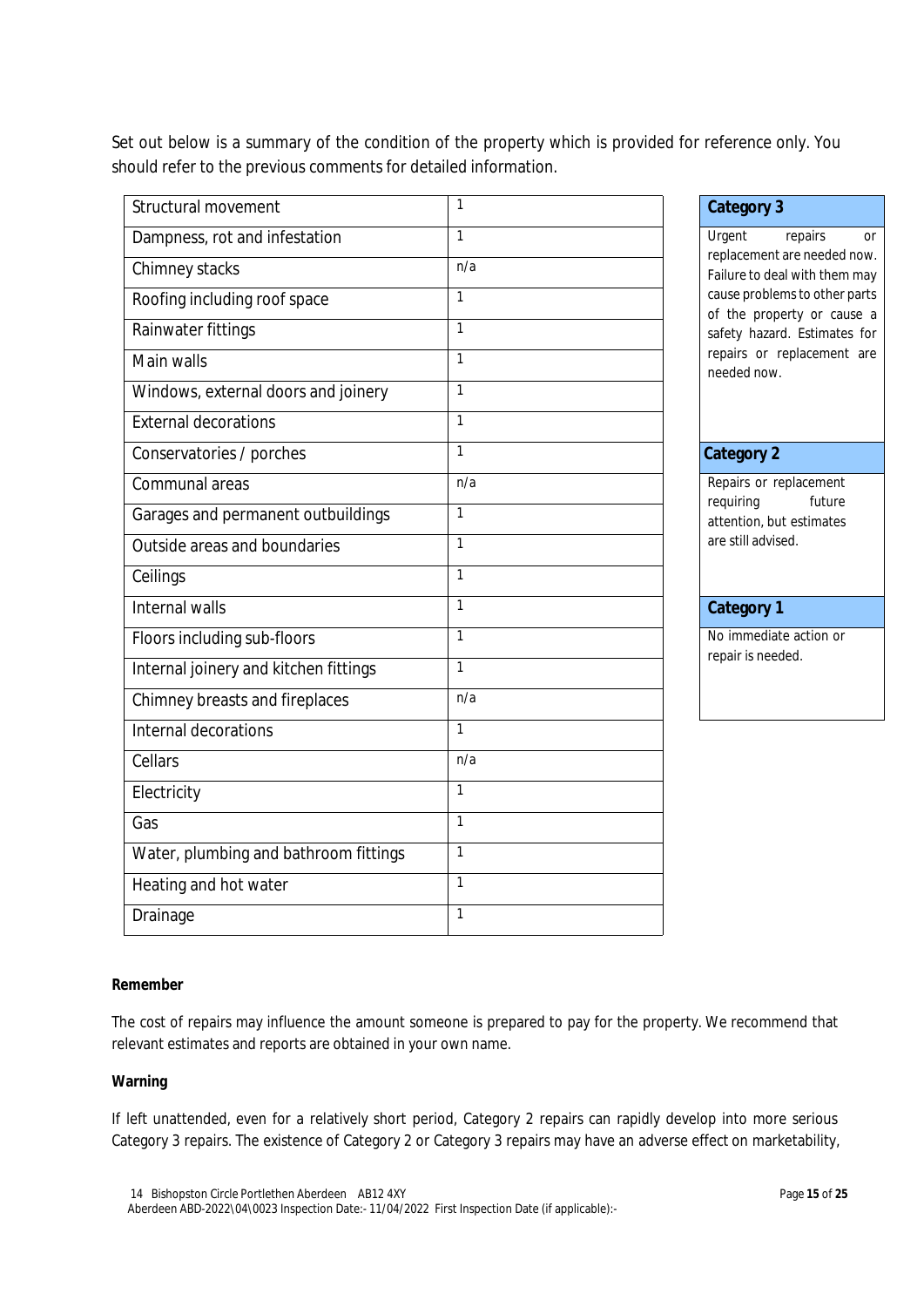value and the sale price ultimately achieved for the property. This is particularly true during slow market conditions where the effect can be considerable.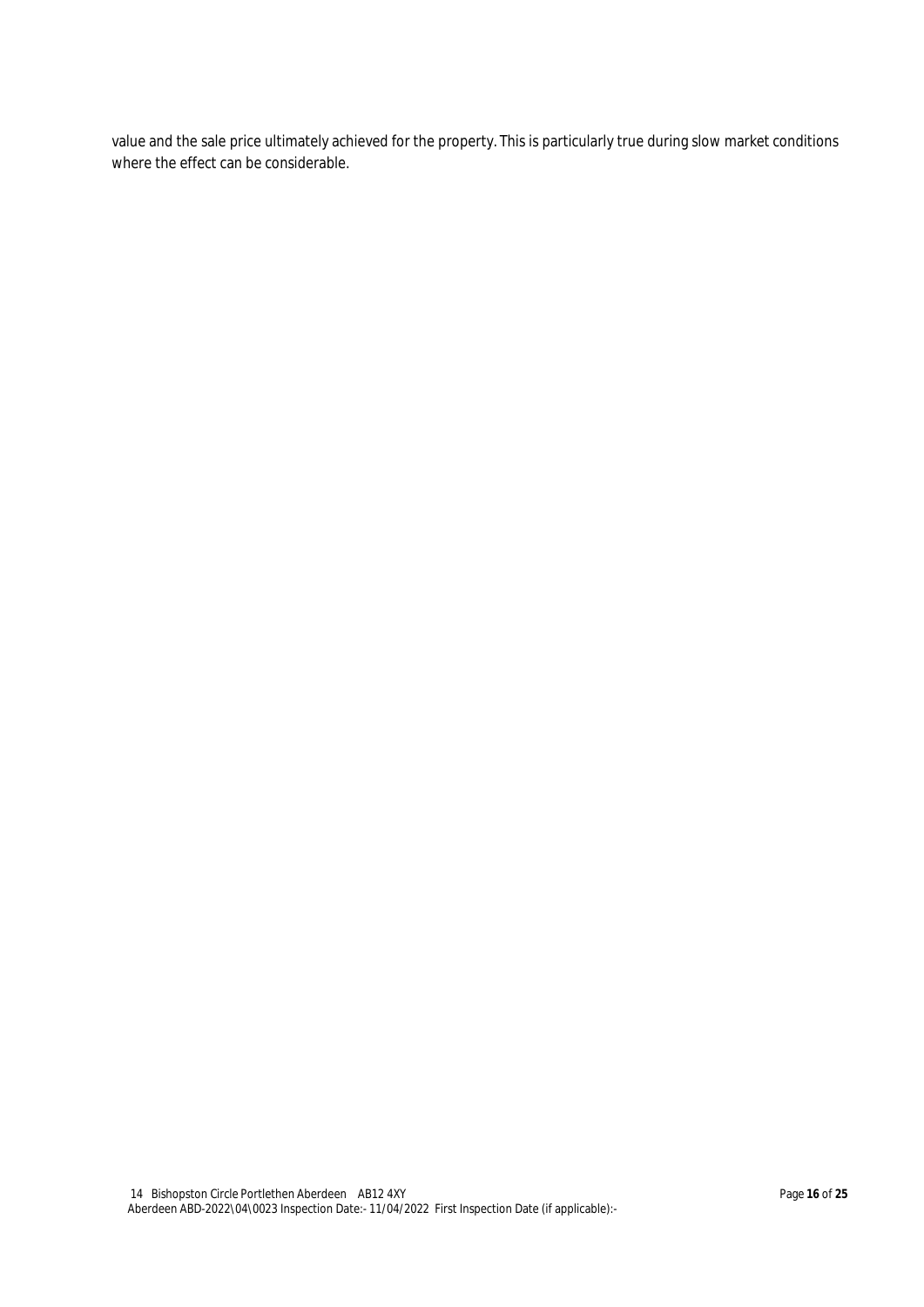## 3. Accessibility information

#### Guidance notes on accessibility information

Three steps or fewer to a main entrance door of the property: In flatted developments the 'main entrance' would be the flat's own entrance door, not the external door to the communal stair. The'three steps or fewer' are counted from external ground level to the flat's entrance door. Where a lift is present, the count is based on the number of steps climbed when using the lift.

Unrestricted parking within 25 metres: For this purpose, 'Unrestricted parking' includes parking available by means of a parking permit. Restricted parking includes parking that is subject to parking restrictions, as indicated by the presence of solid yellow, red or white lines at the edge of the road or by a parking control sign, parking meters or other coin-operated machines.

| 1.<br>Which      | floor (s) is<br>the<br>living<br>accommodation on?                           |     | Ground |           |   |
|------------------|------------------------------------------------------------------------------|-----|--------|-----------|---|
| 2.               | Are there three steps or fewer to a<br>main entrance to a property?          | Yes | X      | No        |   |
| 3.               | Is there a lift to the main entrance<br>door of the property?                | Yes |        | No        | X |
| 4.<br>750mm?     | Are all door openings greater than                                           | Yes | X      | <b>No</b> |   |
| 5.               | Is there a toilet on the same level as<br>the living room and kitchen?       | Yes | X      | <b>No</b> |   |
| 6.<br>a bedroom? | Is there a toilet on the same level as                                       | Yes | X      | <b>No</b> |   |
| 7 <sub>1</sub>   | Are all rooms on the same level with<br>no internal steps or stairs?         | Yes |        | <b>No</b> | χ |
| 8.<br>building?  | Is there unrestricted parking within 25<br>metres of an entrance door to the | Yes | X      | <b>No</b> |   |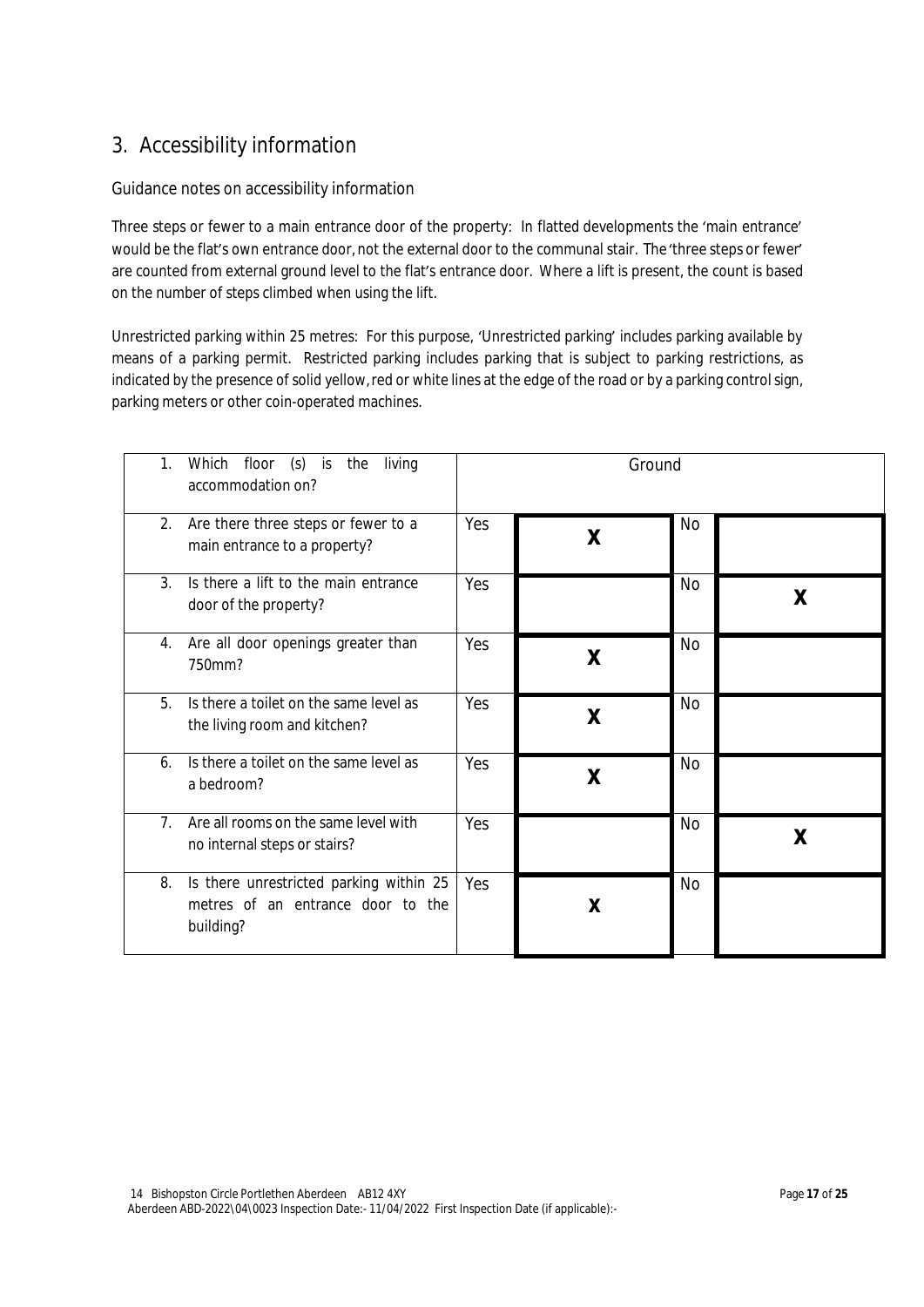## 4. Valuation and conveyance issues

This section highlights information that should be checked with a solicitor or licensed conveyancer.It also gives an opinion of market value and an estimated cost for insurance purposes.

## **Matters for a solicitor or licensed conveyancer**

We are unaware of any adverse planning proposals affecting the subjects although this should be confirmed by obtaining a Property Enquiry Certificate.

Absolute Ownership assumed. We are unaware of any easements, servitudes or rights of way which may adversely affect the property. This point should be confirmed by reference to the Title Deeds.

It is understood that factoring fees are payable in respect of common areas within the development. Full details of this arrangement and current charges should be confirmed.

All Local Authority documentation should be obtained in respect of original construction of the property.

The property was construction with the benefit of an NHBC warranty and the remaining balance of this should be available. All relevant documentation should be obtained, examined and thereafter retained for future reference.

## **Estimated reinstatement cost for insurance purposes**

£175,000

ONE HUNDRED AND SEVENTY FIVE THOUSAND POUNDS STERLING.

## **Valuation and market comments**

## **£205,000**

TWO HUNDRED AND FIVE THOUSAND POUNDS STERLING.

Our valuation reflects current market conditions relating to this area. We would assume that current trends will prevail at the ultimate date of disposal with no adverse or onerous matters being introduced into the market during the intervening period which would have a detrimental effect on price.

| <b>Report author</b> | Darroch Robertson |
|----------------------|-------------------|
|----------------------|-------------------|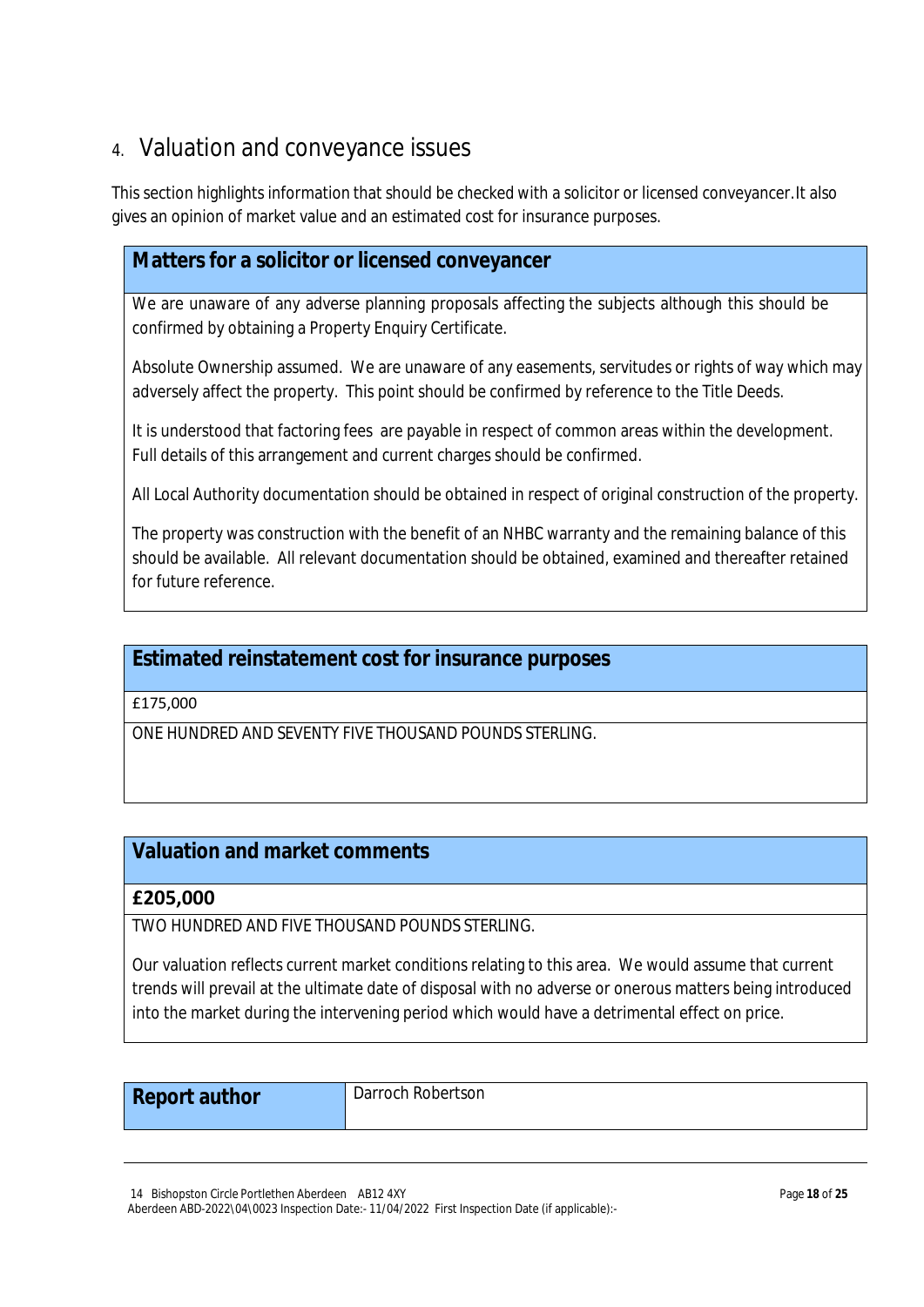| <b>Address</b> | 21 Carden Place, Aberdeen. AB10 1UQ. |
|----------------|--------------------------------------|
|                |                                      |

| <b>Signed</b> |                                                                                 |
|---------------|---------------------------------------------------------------------------------|
|               | Darroch Robertson BSc (Hons) MRICS<br>For and on behalf of Graham + Sibbald LLP |

| Date of report | 14/4/2022 |
|----------------|-----------|
|                |           |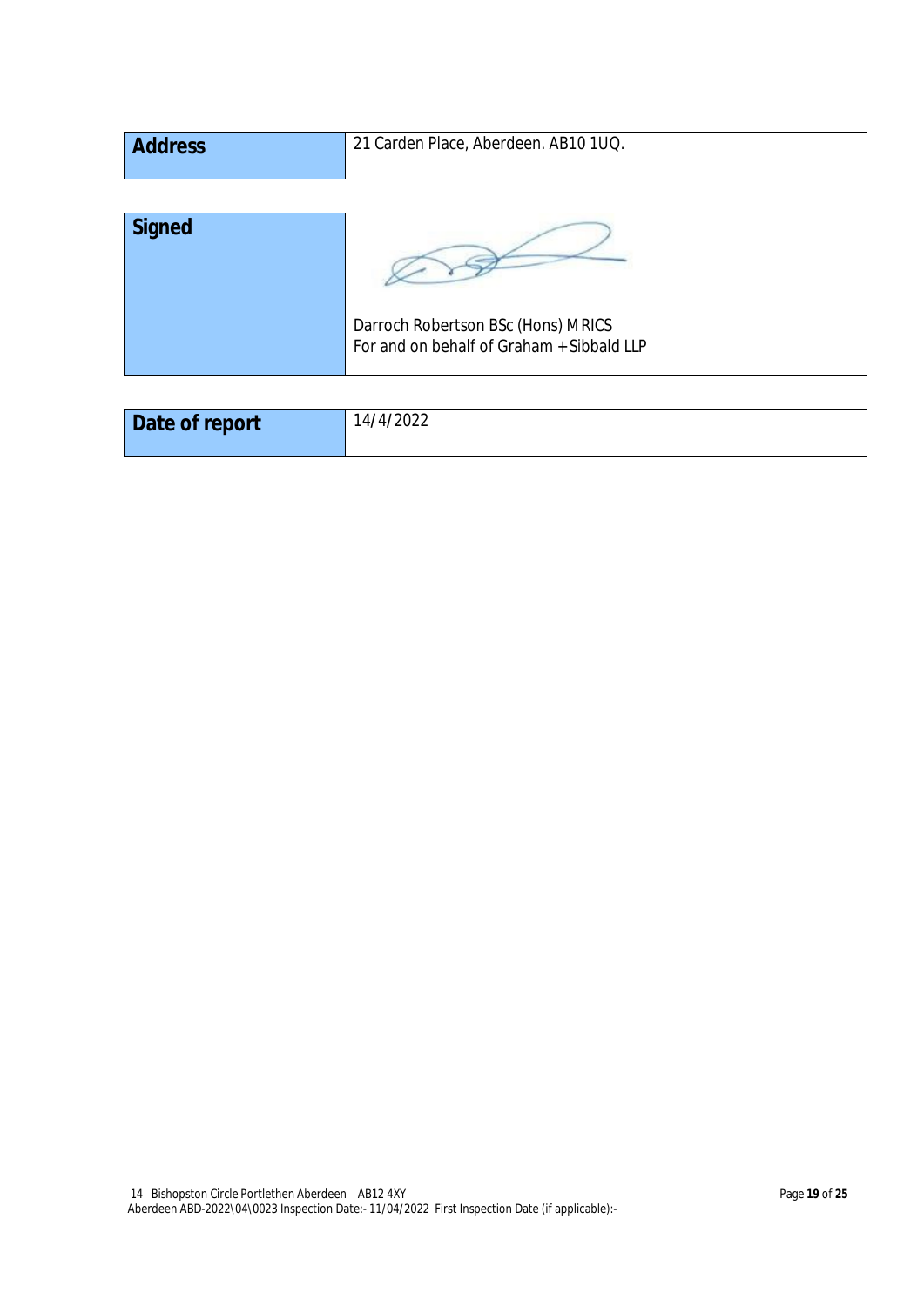## **TERMS AND CONDITIONS OF SINGLE SURVEY**

**GENERAL**

#### **1.1 The Surveyors**

The Seller has engaged the Surveyors to provide the Report and a Generic Mortgage Valuation Report for Lending Purposes. The Seller has also engaged the Surveyors to provide an Energy Report in the format prescribed by the accredited energy company.

The Surveyors are authorised to provide a transcript or retype of the Generic Mortgage Valuation Report on to Lender specific pro-forma. Transcript reports are commonly requested by brokers and lenders. The transcript report will be in the format required by the Lender but will contain the same information, inspection date and valuation figure as the Generic Mortgage Valuation Report and the Report. The Surveyors will decline any transcript request which requires the provision of information additional to the information in the Report and the Generic Mortgage Valuation Report until the Seller has conditionally accepted an offer to purchase made in writing.

Once the Seller has conditionally accepted an offer to purchase made in writing, the Lender or conveyancer may request that the Surveyors provide general comment on standard appropriate supplementary documentation. In the event of a significant amount of documentation being provided to the Surveyors, an additional fee may be incurred by the Purchaser. Any additional fee will be agreed in writing.

If information is provided to the Surveyors during the conveyancing process which materially affects the valuation stated in the Report and Generic Mortgage Valuation Report, the Surveyors reserve the right to reconsider the valuation. Where the Surveyors are required to amend the valuation in consequence of such information, they will issue an amended Report and Generic Mortgage Valuation Report to the Seller. It is the responsibility of the Seller to ensure that the amended Report and Generic Mortgage Valuation Report are transmitted to every prospective Purchaser.

The individual Surveyor will be a member of the Royal Institution of Chartered Surveyors who is competent to survey, value and report upon residential property. \*

If the Surveyors have had a previous business relationship within the past two years with the Seller or Seller's agent or relative to the Property, they will be obliged to indicate this in the adjacent box. Yes

The Surveyors have a written complaints handling procedure. This is available from the offices of the Surveyors at the address stated.

\* Which shall be in accordance with the current RICS Appraisal and Valuation Standards (The Red Book) and RICS Rules of Conduct.

#### **1.2 The Report**

The Surveyors will not provide an amended Report on the Property, except to correct factual inaccuracies.

The Report will identify the nature and source of information relied upon in its preparation.

The Surveyor shall provide a Market Value of the Property, unless the condition of the Property is such that it would be inappropriate to do so. A final decision on whether a loan will be granted rests with the Lender who may impose retentions in line with their lending criteria. The date of condition and value of the property will be the date of inspection.

Prior to the 1st of December 2008, Purchasers have normally obtained their own report from their chosen Surveyor. By contrast, a Report is instructed by the Seller and made available to all potential Purchasers in expectation that the successful Purchaser will have relied upon it. The Royal Institution of Chartered Surveyors rules require disclosure of any potential conflict of interest when acting for the Seller and the Purchaser in the same transaction. The Report may give rise to a conflict of interest and if this is of concern to any party they are advised to seek their own independent advice.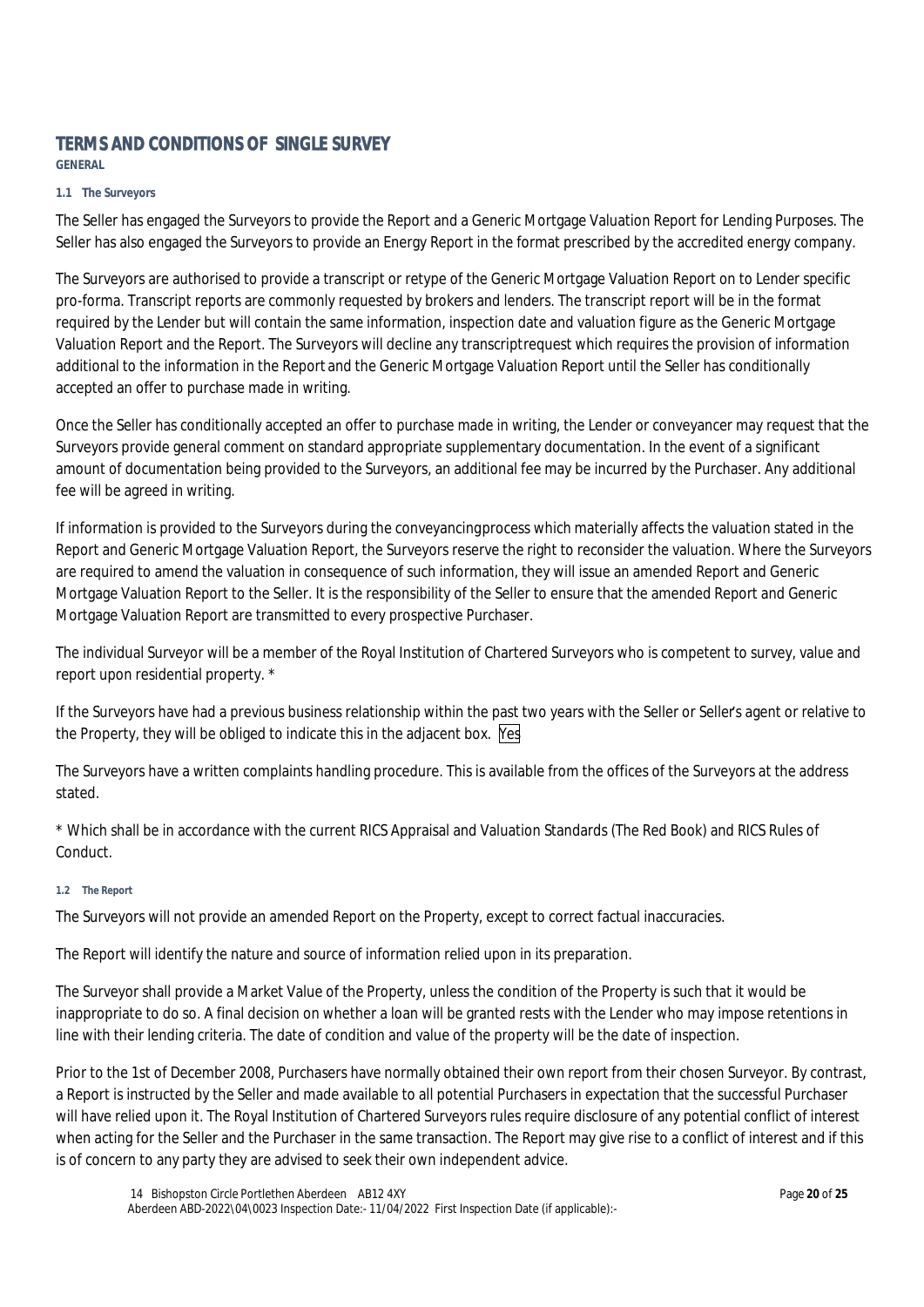The Report and any expressions or assessments in it are not intended as advice to the Seller or Purchaser or any other person in relation to an asking price or any other sales or marketing decisions.

The Report is based solely on the Property and is not to be relied upon in any manner whatsoever when considering the valuation or condition of any other property.

If certain minor matters are mentioned in the Report it should not be assumed that the Property is free of other minor defects.

Neither the whole nor any part of the Report may be published in any way, reproduced or distributed by any party other than the Seller, prospective Purchasers and the Purchaser and their respective professional advisors without the prior written consent of the Surveyors.

#### **1.3 Liability**

The Report is prepared with the skill and care reasonably to be expected of a competent residential surveyor who is a member of the Royal Institution of Chartered Surveyors.

The Report is addressed to the Seller and is prepared in the expectation that it (or a complete copy) along with these Terms and Conditions (or a complete copy) would be (or, as the case might be, would have been) disclosed and delivered to:

- the Seller;
- any person(s) noting an interest in purchasing the Property from the Seller;
- any person(s) who make(s) (or on whose behalf is made) an offer to purchase the Property, whether or not that offer is accepted by the Seller;
- the Purchaser; and
- the professional advisors of any of these.

The Surveyors acknowledge that their duty of skill and care in relation to the Report is owed to the Seller and to the Purchaser. The Surveyors accept no responsibility or liability whatsoever in relation to the Report to persons other than the Seller and the Purchaser. The Seller and Purchaser should be aware that if a Lender seeks to rely on this Report they do so at their own risk. In particular, the Surveyors accept no responsibility or liability whatsoever to any Lender in relation to the Report. Any such Lender relies upon the Report entirely at their own risk.

Graham + Sibbald's total liability to the Client (and any third party relying upon this report) under this Agreement (including liability in contract, tort (including negligence), breach of statutory duty, or otherwise) shall be limited to the lower of the following : a) 25% of the valuation or b) £250,000.

#### **1.4 Generic Mortgage Valuation Report**

The Surveyors undertake to the Seller that they will prepare a Generic Mortgage Valuation Report, which will be issued along with the Report. It is the responsibility of the Seller to ensure that the Generic Mortgage Valuation Report is provided to every potential Purchaser.

#### **1.5 Transcript Mortgage Valuation for Lending Purposes**

The Surveyors undertake that on being asked to do so by a prospective Purchaser, or his/her professional advisor or Lender, they will prepare a Transcript Mortgage Valuation Report for Lending Purposes on terms and conditions to be agreed between the Surveyors and Lender and solely for the use of the Lender and upon which the Lender may rely. The decision as to whether finance will be provided is entirely a matter for the Lender. \*\* The Transcript Mortgage Valuation Report for Lending Purposes will be prepared from information contained in the Report and the Generic Mortgage Valuation Report.

\*\* Which shall be in accordance with the current RICS Appraisal and Valuation Standards (The Red Book) and RICS Rules of Conduct.

#### **1.6 Intellectual Property**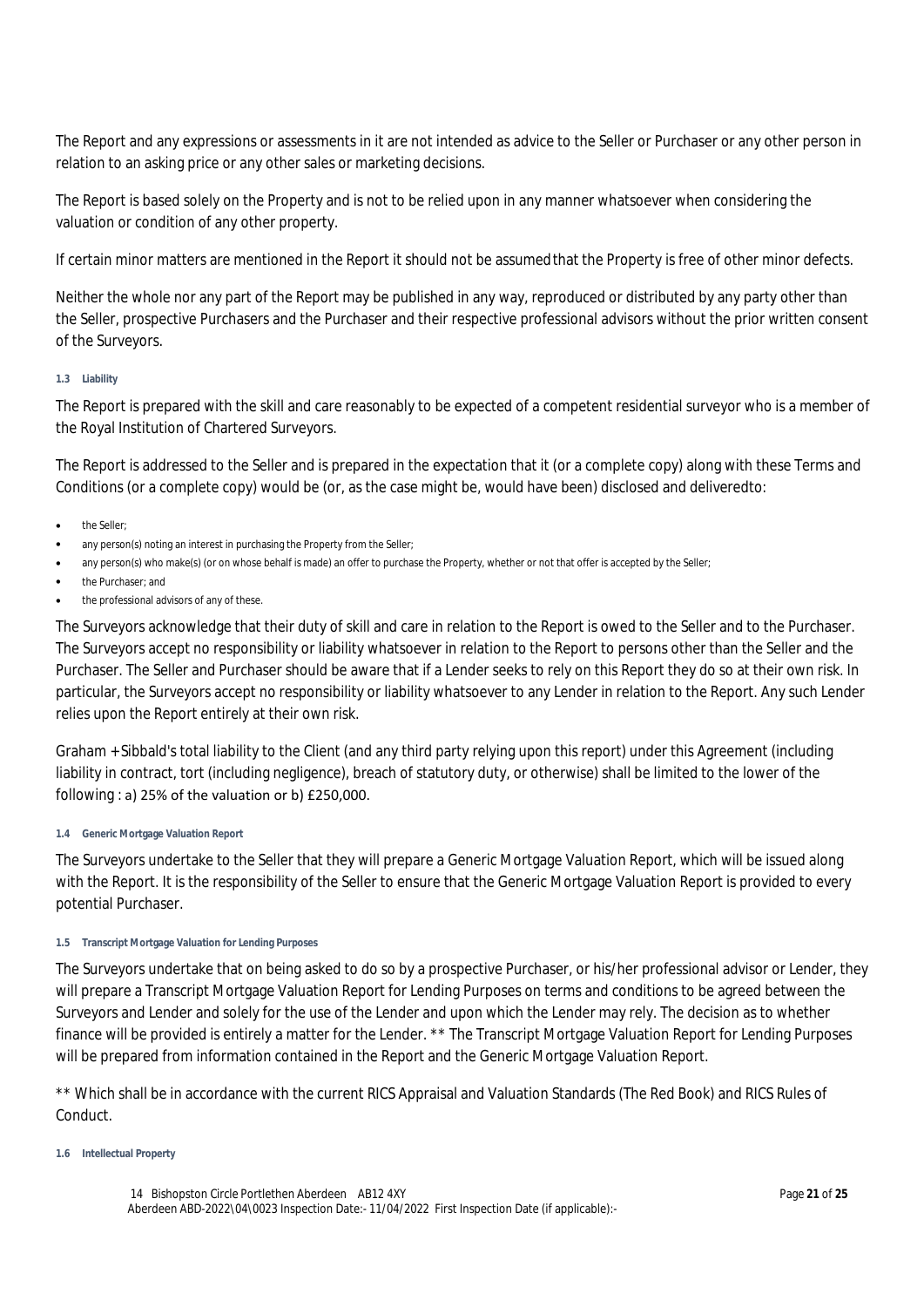All intellectual property rights whatsoever (including copyright) in and to the Report, excluding the headings and rubrics, are the exclusive property of the Surveyors and shall remain their exclusive property unless they assign the same to any other party in writing.

#### **1.7 Payment**

The Surveyors are entitled to refrain from delivering the Report to anyone until the fee and other charges for it notified to the Seller have been paid. Additional fees will be charged for subsequent inspections and Reports, including replacement home reports.

#### **1.8 Cancellation**

The Seller will be entitled to cancel the inspection by notifying the Surveyor's office at any time before the day of the inspection.

The Surveyor will be entitled not to proceed with the inspection (and will so report promptly to the Seller) if after arriving at the Property, the Surveyor concludes that it is of a type of construction of which the Surveyor has insufficient specialist knowledge to be able to provide the inspection satisfactorily. The Surveyor will also be entitled not to proceed if after arriving at the Property, the Surveyor concludes that the Property is exempt under Part 3 of The Housing (Scotland) Act 2006 as detailed in the (Prescribed Documents) Regulations 2008. If there is a potential threat to their health or personal safety, the inspection may be postponed or cancelled at the Surveyor's discretion.

In the case of cancellation or the inspection not proceeding, the Surveyor will refund any fees paid by the Seller for the inspection and Report, except for expenses reasonably incurred and any fee due in light of the following paragraph of this section.

In the case of cancellation by the Seller, for whatsoever reason, after the inspection has taken place but before a written report is issued, the Surveyor will be entitled to raise an Invoice equivalent to 80% of the agreed fee.

If our account details change, we will notify these to you by letter or face to face and never by email.

#### **1.9 Precedence**

If there is any incompatibility between these Terms and Conditions and the Report, these Terms and Conditions take precedence.

#### **1.10 Definitions**

- the "Lender" is the party who has provided or intends or proposes to provide financial assistance to the Purchaser towards the purchase of the Property and in whose favour a standard security will be granted over the Property;
- the "Transcript Mortgage Valuation Report for Lending Purposes" means a separate report, prepared by the Surveyor, prepared from information in the Report and the generic Mortgage Valuation Report, but in a style and format required by the Lender. The Transcript Mortgage Valuation Report for Lending Purposes will be prepared with the skill and care reasonably to be expected from a Surveyor who is a member of the Royal Institution of Chartered Surveyors and who is competent to survey, value and report on the Property;
- the "Generic Mortgage Valuation Report" means a separate report, prepared by the Surveyor from information in the Report but in the Surveyor's own format.
- the "Market Value" is the estimated amount for which the Property should exchange, on the date of valuation, between a willing seller and a willing buyer in an arm's length transaction after proper marketing where the parties had each acted knowledgeably, prudently and without compulsion;
- the "Property" is the property which forms the subject of the Report;
- the "Purchaser" is the person (or persons) who enters into a contract to buy the Property from the Seller;
- a "prospective Purchaser" is anyone considering buying the Property;
- the "Report" is the report, of the kind described in Part 2 of these Terms and Conditions and in the form set out in Part 1 of Schedule 1 of the Housing (Scotland) Act 2006 (Prescribed Documents) Regulations 2008;
- the "Seller" is/are the proprietor(s) of the Property;
- the "Surveyor" is the author of the Report on the Property;
- the "Surveyors" are Graham + SIbbald LLP, a limited liability partnership incorporated in Scotland (Registered Number SO307130) and having its registered office address at Seabraes House, 18 Greenmarket, Dundee, DD1 4QB, of which the Surveyor is an employee, director or member (unless the Surveyor is not an employee, director or member, when the "Surveyors" means the Surveyor) whose details are set out at the head of the Report; and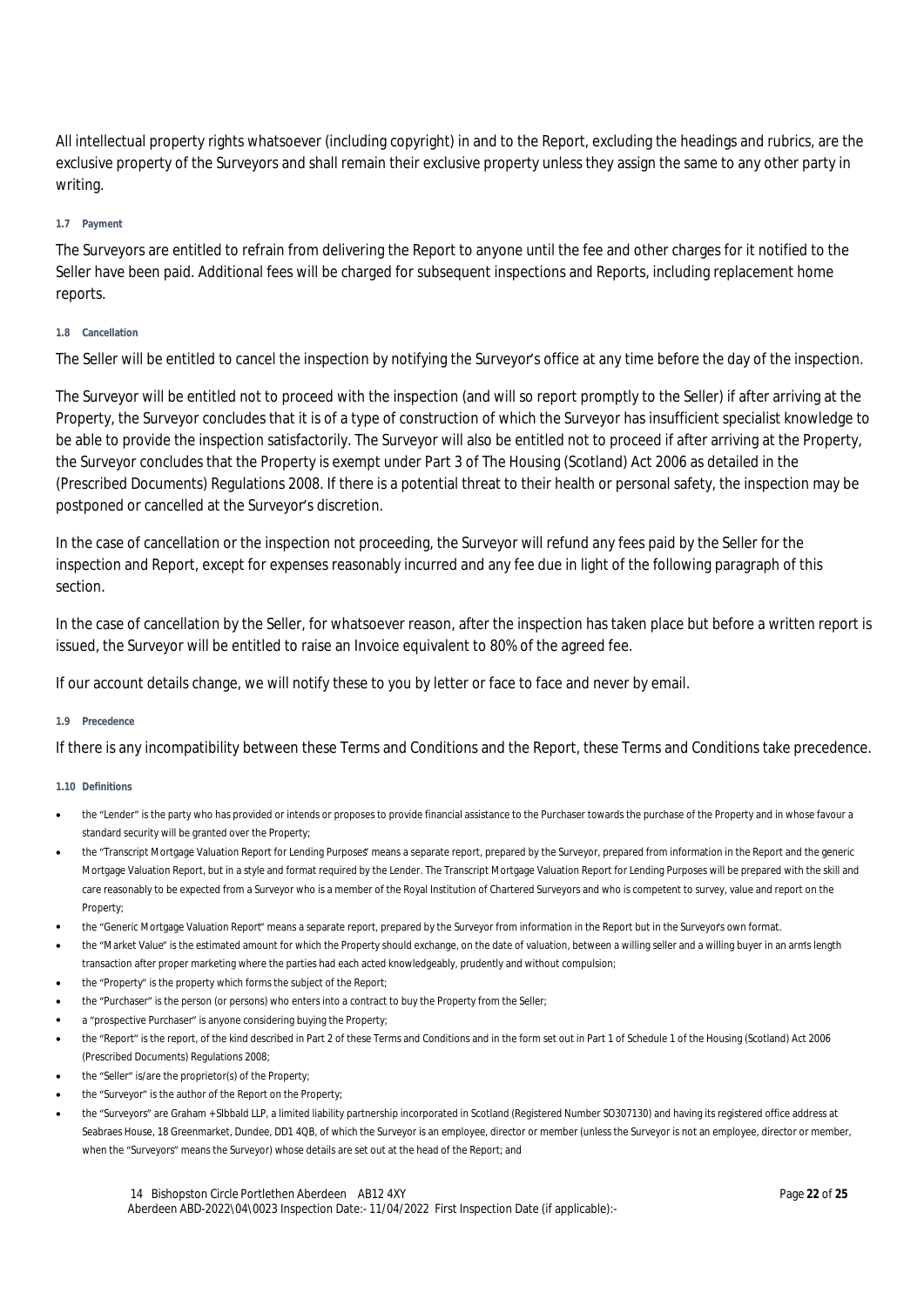- the "Energy Report" is the advice given by the accredited energy company, based on information collected by the Surveyor during the Inspection, and also includes an Energy Performance Certificate, in a Government approved format.
- "Data Protection Legislation" means the UK Data Protection Legislation and any other European Union legislation relating to personal data and all other legislation and regulatory requirements in force from time to time which apply to a party relating to the use of personal data (including, without limitation, the privacy of electronic communications).
- "UK Data Protection Legislation" means all applicable data protection and privacy legislation in force from time to time in the UK including the UK GDPR; the Data Protection Act 2018; the Privacy and Electronic Communications Directive 2002/58/EC (as updated by Directive 2009/136/EC) and the Privacy and Electronic Communications Regulations 2003 (SI 2003/2426) as amended.
- "UK GDPR" has the meaning given to it in section 3(10) (as supplemented by section 205(4)) of the Data Protection Act 2018.

#### **DESCRIPTION OF THE REPORT**

#### **2.1 The Service**

The Single Survey is a Report by an independent Surveyor, prepared in an objective way regarding the condition and value of the Property on the day of the inspection, and who is a member of the Royal Institution of Chartered Surveyors. It includes an Energy Report as required by statute and this is in the format of the accredited energy company. In addition, the Surveyor has agreed to supply a generic Mortgage Valuation Report.

#### **2.2 The Inspection**

The inspection is a general surface examination of those parts of the Property which are accessible: in other words, **visible and readily available for examination from ground and floor levels without risk of causing damage to the Property or injury to the Surveyor.**

All references to visual inspection refer to an inspection from within the Property at floor level and from ground level within the site and adjoining public areas, without the need to move any obstructions. Any references to left or right are taken facing the front of the Property.

The inspection is carried out with the Seller's permission, without causing damage to the building or contents. Furniture, stored items and insulation are not moved.

Unless identified in the Report the Surveyor will assume that no harmful or hazardous materials have been used in the construction. The presence or possible consequences of any site contamination will not be researched.

The Surveyor will not carry out an asbestos inspection, and will not be acting as an asbestos inspector in completing a Report of Property that may fall within the Control of Asbestos in the Workplace Regulations. In the case of flats it will be assumed that there is a duty holder, as defined in the Regulations and that a register of asbestos and effective management planis in place, which does not require any expenditure, or pose a significant risk to health. No enquiry of the duty holder will be made.

#### **2.3 The Report**

The Report will be prepared by the Surveyor who carried out the Property inspection and will describe various aspects of the Property as defined by the headings of the Single Survey report with the comments being general and unbiased. The report on the location, style and condition of the Property will be concise and will be restricted to matters that could have a material affect upon value and will omit items that, in the Surveyor's opinion, are not significant. If certain minor matters are mentioned, it should not be interpreted that the Property is free of any other minor defects.

Throughout the Report the following repair categories will be used to give an overall opinion of the state of repair and condition of the Property:

#### **2.3.1 Category 3:**

Urgent repairs or replacement are needed now. Failure to deal with them may cause problems to other parts of the Property or cause a safety hazard. Estimates for repairs or replacement are needed now.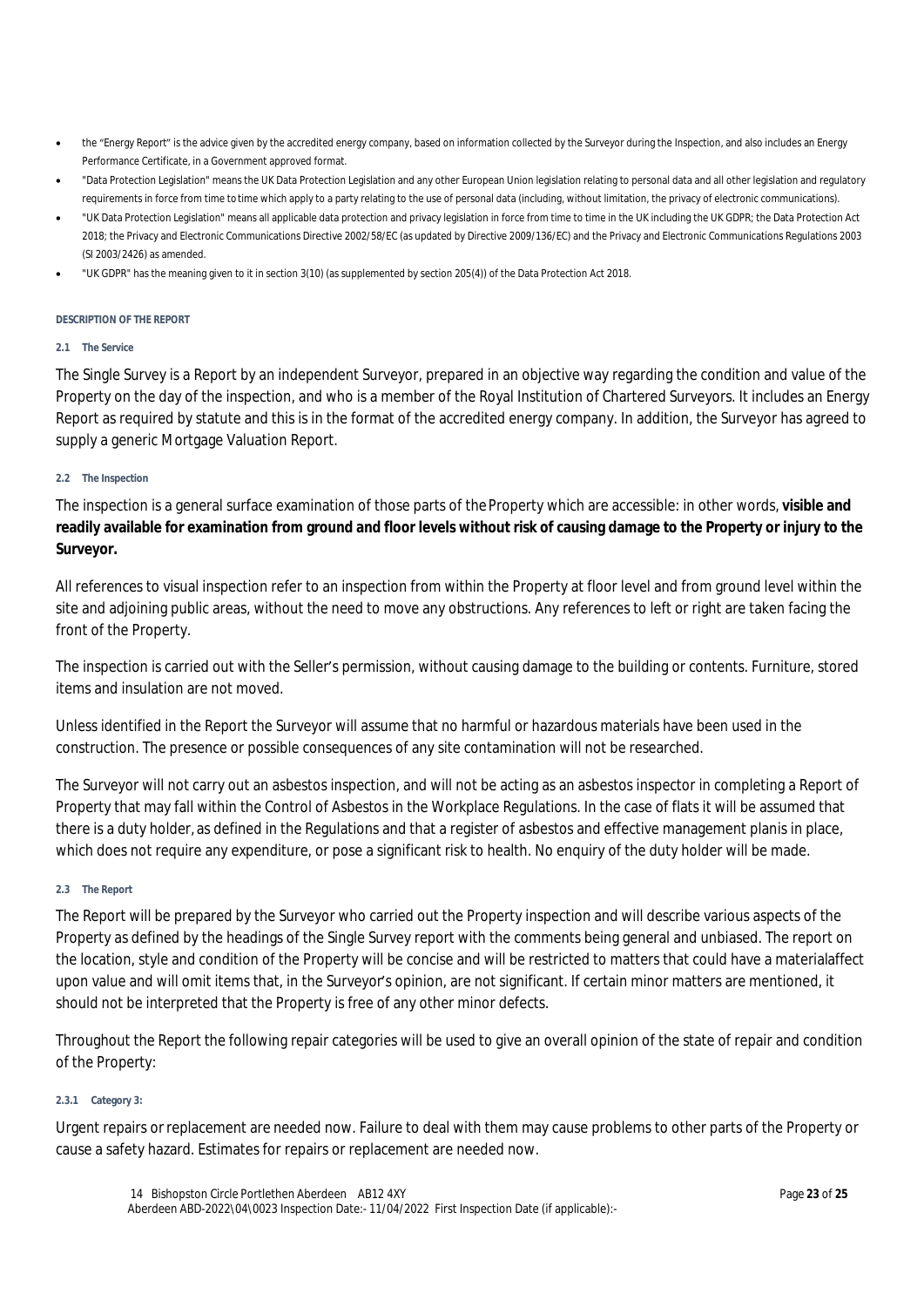#### **2.3.2 Category 2:**

Repairs or replacement requiring future attention, but estimates are still advised.

#### **2.3.3 Category 1:**

No immediate action or repair is needed.

#### **WARNING:**

If left unattended, even for a relatively short period, Category 2 repairs can rapidly developinto more serious Category 3 repairs. The existence of Category 2 or Category 3 repairs may have an adverse effect on marketability, value and the sale price ultimately achieved for the Property. This is particularly true during slow market conditions when the effect can be considerable. Parts of the Property which cannot be seen or accessed will not be reported upon and this will be stated. If the Surveyor suspects that a defect may exist within an unexposed area and which could have a material effect upon the value, he may recommend further investigation by specialist contractors.

#### **2.4 Services**

Surveyors are not equipped or qualified to test the services and therefore no comment can be interpreted as implying that the design, installation and function of the services are in accordance/compliance with regulations, safety and efficiency expectations. However, comment is made where there is cause to suspect significant defects or shortcomings with the installations. No tests are made of any services or appliances.

#### **2.5 Accessibility**

A section is included to help identify the basic information interested parties need to know to decide whether to view a Property.

#### **2.6 Energy Report**

A section is included that makes provision for an Energy Report, relative to the Property. The Surveyor will collect physical data from the Property and provide such data in a format required by an accredited Eeergy company. The Surveyor cannot of course accept liability for any advice given by the energy company.

#### **2.7 Valuation & Conveyancer Issues**

The last section of the Report contains matters considered relevant to the conveyancer (solicitor). It also contains the Surveyor's opinion both of the market value of the Property and of the re-instatement cost, as defined below.

"Market Value" **is the estimated amount for which a property should exchange on the date of valuation within a willing buyer and willing seller in an arms-length transaction after proper marketing wherein the parties have each acted knowledgably, prudently and without compulsion.** In arriving at the opinion of the Market Value the Surveyor also makes various standard assumptions covering, for example, vacant possession; tenure and other legal considerations; contamination and hazardous materials; the condition of uninspected parts; the right to use mains services; and the exclusion of curtains, carpets etc. from the valuation. In the case of flats, the following further assumptions are made that:

- There are rights of access and exit over all communal roadways, corridors, stairways etc. and to use communal grounds, parking areas, and other facilities;
- There are no particularly troublesome or unusual legal restrictions.
- There is no current dispute between the occupiers of the flats or any outstanding claims or losses; and the costs of repairs to the building are shared among the co-proprietors on an equitable basis.

Any additional assumption, or any found not to apply, is reported.

"Re-instatement cost" is an estimate for insurance purposes of the current cost of rebuilding the Property in its present form unless otherwise stated. This includes the cost of rebuilding the garage and permanent outbuildings, site clearance and professional fees, but excludes VAT (except on the fees).